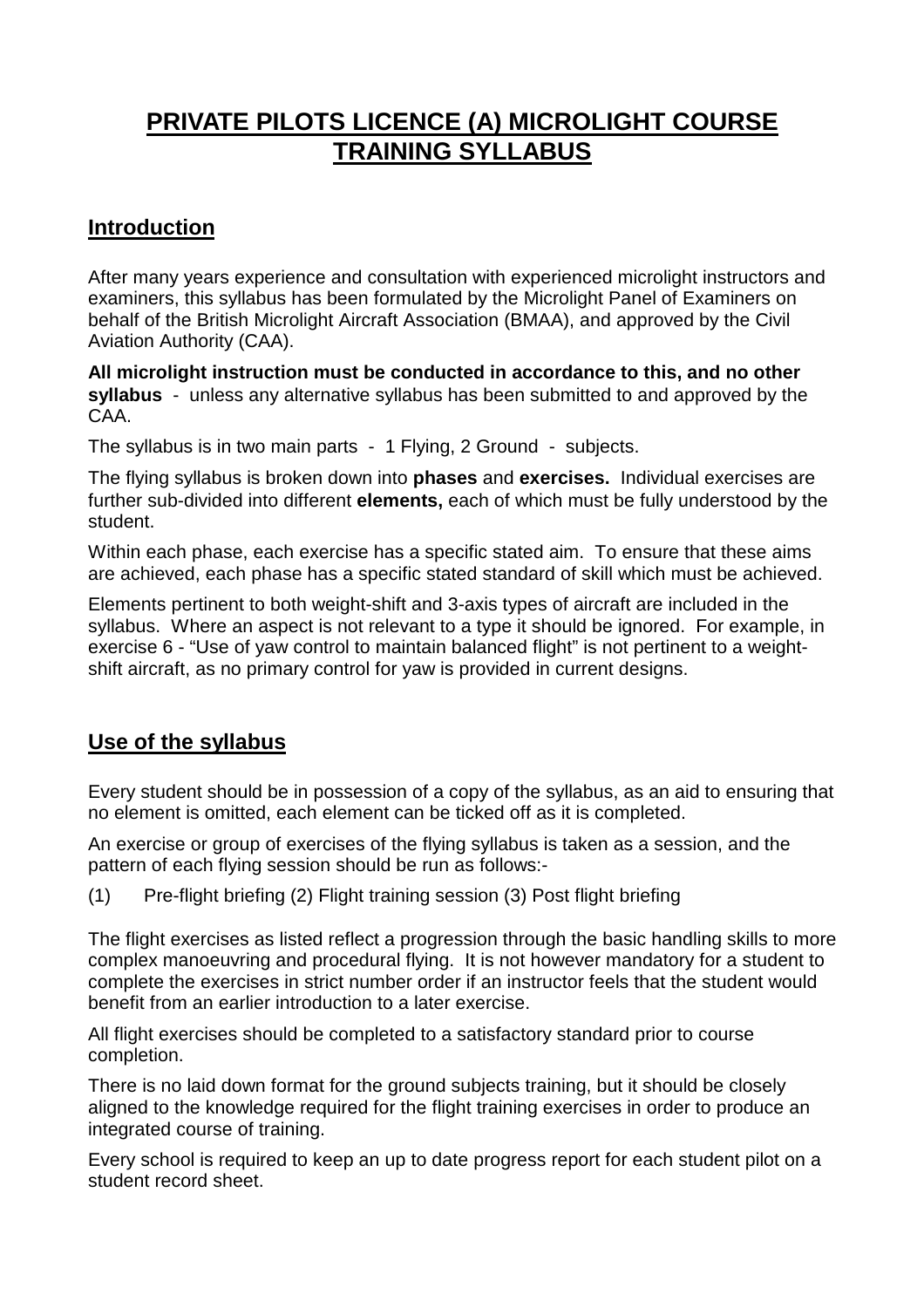# **SUMMARY OF THE SYLLABUS FOR THE MICROLIGHT P.P.L. COURSE FLIGHT TRAINING**

| <b>Phase</b> | <b>Minimum</b><br><b>Times per</b><br><b>Phase</b> | <u>Ex No.</u>         | <b>Exercise Description</b>                                                                                                                           |  |
|--------------|----------------------------------------------------|-----------------------|-------------------------------------------------------------------------------------------------------------------------------------------------------|--|
|              |                                                    |                       | PART <sub>1</sub>                                                                                                                                     |  |
| 1            | 2 Hrs                                              | 1.<br>2.<br>3.        | Aircraft familiarisation<br>Preparation for flight and action after<br>Air experience                                                                 |  |
|              |                                                    | 4.<br>5.<br>6.        | <b>Effects of controls</b><br>Taxying<br>Straight & Level                                                                                             |  |
|              |                                                    | 7.<br>8.              | Climbing<br>Descending                                                                                                                                |  |
|              |                                                    | 9a.<br>9b.            | Medium Level-turns (up to 30* bank angle)<br>Climbing and descending turns                                                                            |  |
| 2            | 1 Hr                                               | 10a.<br>$10b$ .<br>11 | Slow flight<br>Stalling<br><b>Spin Awareness</b>                                                                                                      |  |
| 3            | 3 Hrs                                              | 12.<br>13.            | Takeoff and climb to down wind<br>The circuit, approach, and landing/overshoot                                                                        |  |
| 4            | 1 Hr                                               | 14.<br>15.            | Advanced turning (up to 60* bank angle)<br>Unusual and dangerous attitudes/conditions                                                                 |  |
| 5            | 1 Hr                                               | 16a.<br>16b.          | Forced landings, with/without power<br>Operation at minimum level                                                                                     |  |
| 6            | 7 Hrs                                              | 17a.<br>17b.          | First solo<br>Solo circuit, local area, and general flying<br>consolidation to GFT for microlight<br><b>PPL</b>                                       |  |
|              |                                                    |                       | local flying not further than 8nm from take-off site<br>hours as required to complete minimum of 15 hrs<br>total flying experience<br>(excluding GFT) |  |
|              |                                                    | 17c.                  | and including minimum of 7 hrs solo.<br>Dual revision for GFT                                                                                         |  |
|              |                                                    |                       | <b>PART 2</b>                                                                                                                                         |  |

#### **PART 2**

| . | 5 Hrs | 18. | Pilot navigation |
|---|-------|-----|------------------|
|   |       |     |                  |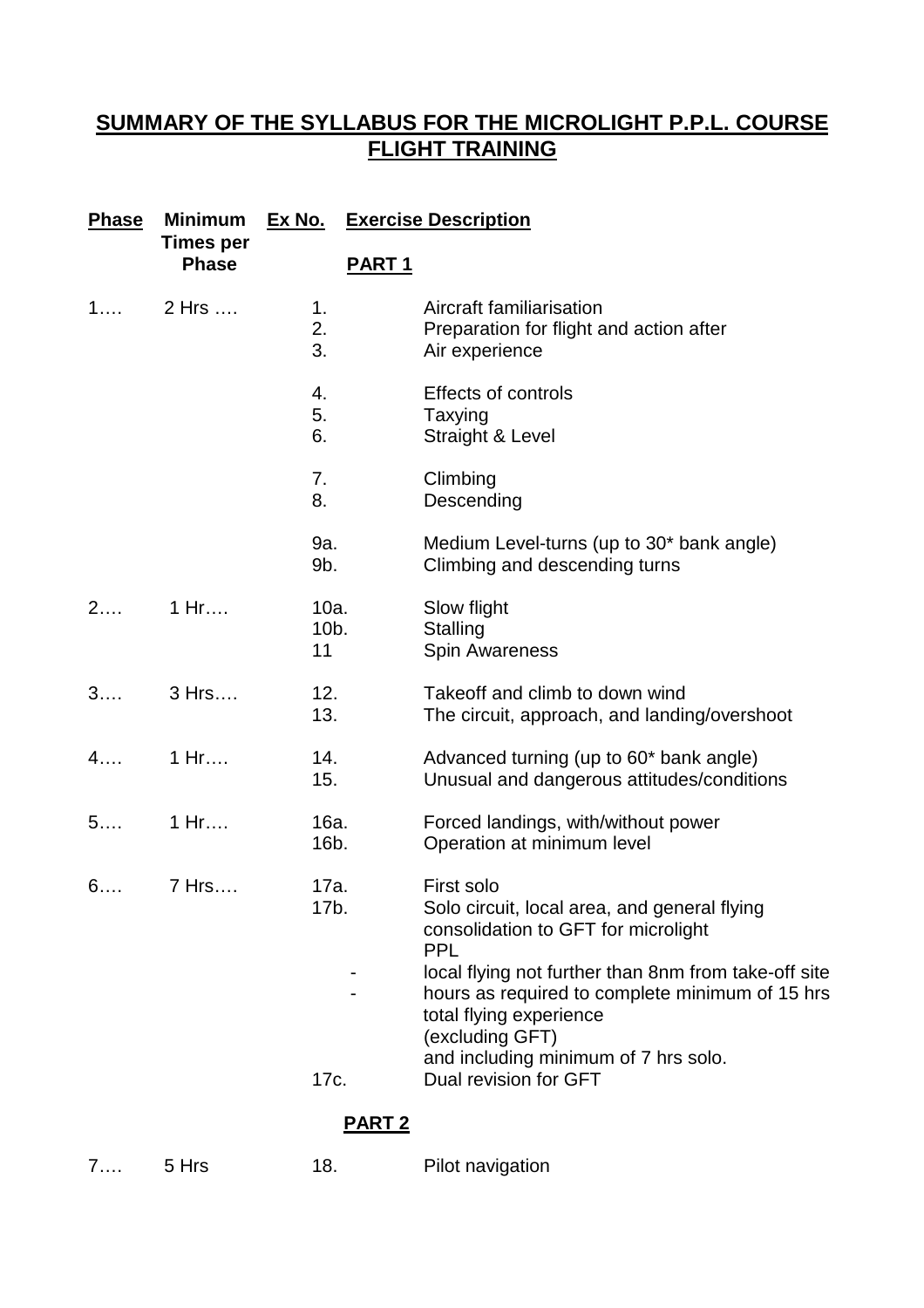- Navigation training (at least **3 hrs** of which **MUST** be solo). To include **two 40nm** total distance each, solo cross-country flights, during each of which, the student landed at least at **one** other site.
- One site must be at least **15nm** away from the take-off site at which the flight began.
- The two solo cross-country flights must be flown over different routes and to different sites

**Note:-** Before full licence can be issued, or removal of limitations from 'restricted' licence, **25 hrs** total flying experience must be gained (Excluding GFT).

# **MICROLIGHT P.P.L. COURSE FLIGHT TRAINING SYLLABUS PART 1**

#### *PHASE 1*

### **Ex 1. Aircraft Familiarisation**

**Aim:** To become familiar with the component parts, controls, and systems of the aircraft.

- X Explanation of the aircraft:
	- Component parts of the aircraft
	- Main flight controls
	- Engine controls
- X Explanation of the cockpit layout and systems:
	- Operation of flying controls
	- Operation of engine controls
	- Flight instruments/Engine instruments
	- Electrical system
	- Fuel system
	- Operation of safety equipment
- X Check lists and drills:
	- Use of check lists and drills suitable for aircraft type
	- Instinctive knowledge of position of controls
- X Emergency drills:
	- Action in the event of fire; in the air and on the ground
	- Failure of equipment or systems
	- Escape drills

### **Ex 1. Preparation for flight and Action after flight**

**Aim:** To understand how to prepare the aircraft and pilot for flight, and to leave the aircraft after flight.

X Airfield Rules/Procedure/Safety: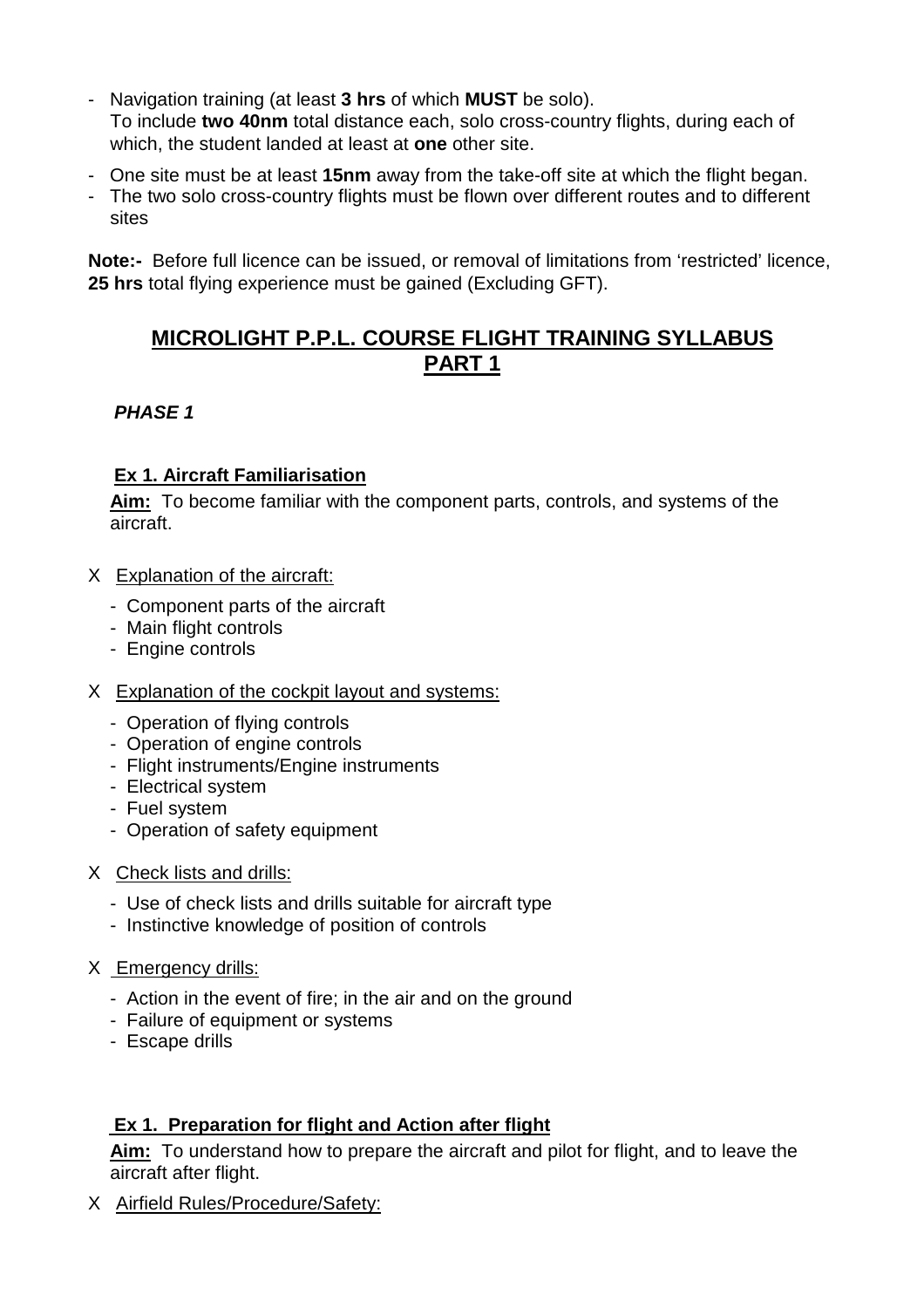- Standing orders
- Booking out/in
- Windsock
- Signals square
- Fuel storage
- Fire extinguisher/s
- Smoking

# X Student Comfort:

- Seating position
- Suitable clothing for conditions expected

# X Flight Authorisation and aircraft acceptance:

- Pre-flight planning
- Aircraft documentation
- Air traffic control information
- Personal equipment

# X Pre-flight checks:

- Use of manufacturer's check list or mnemonic
- Explanation of extra items to check if aircraft just rigged

# X External checks:

- Position of aircraft suitable for starting
- Fire extinguisher is available
- Taxi path is unobstructed

### X Starting and warming up engine:

- Pre-start checks
- Stages and controls involved
- Signals that may be used

### X Pre-Takeoff checks:

- Use of manufacturer's checklist or suitable mnemonic
- Importance of this check (vital actions)

# X Running down and switching off:

- stages and controls involved

# X Leaving the aircraft:

- Suitably parked/picketed
- Controls locked or restrained
- Brief external check

### X Completion of post-flight documentation:

- Booking in
- Reporting of defects
- Entries in personal flight log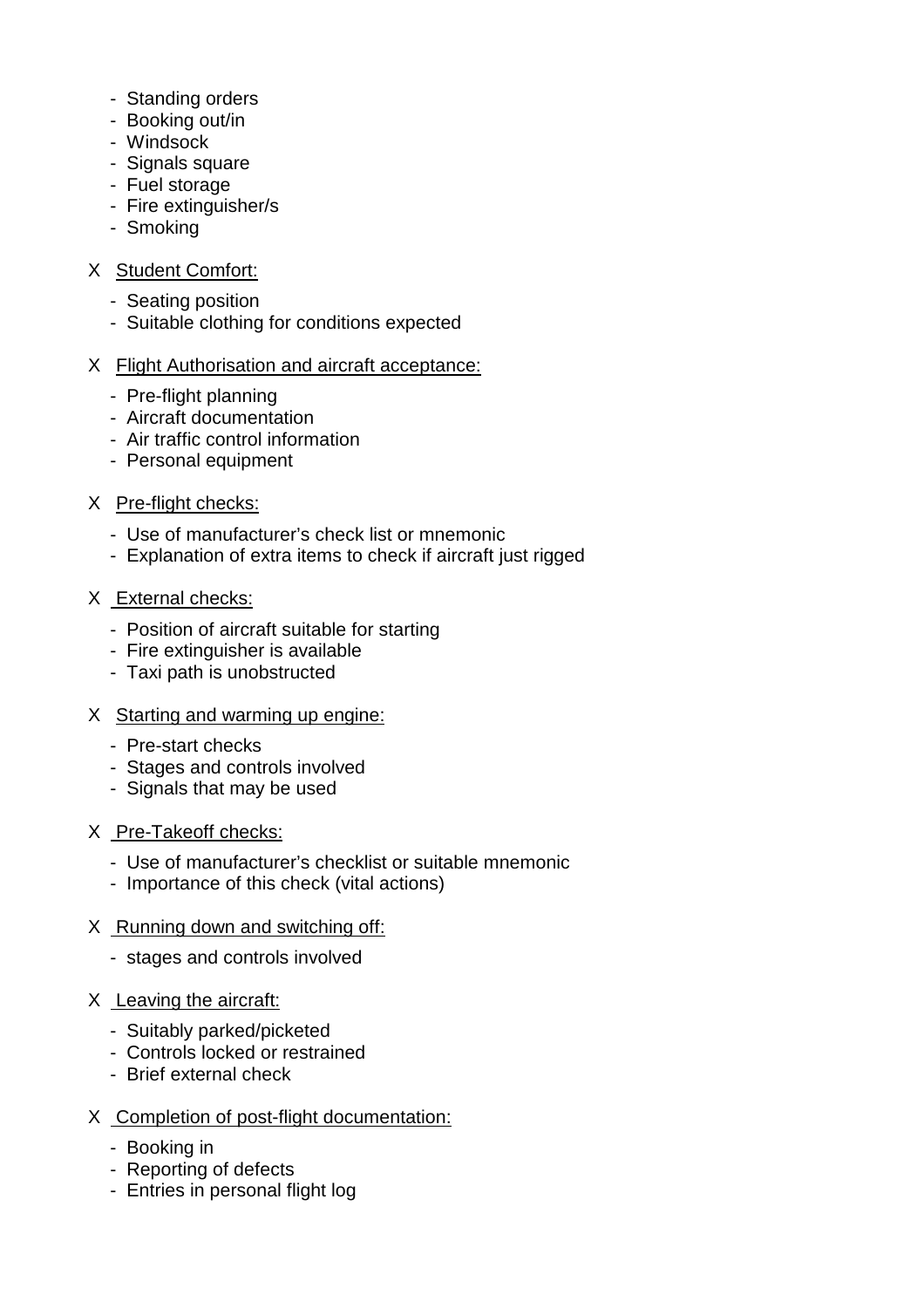### - Entries in Airframe/Engine log

# **Ex 3. Air experience**

**Aim:** To introduce and become accustomed to the aircraft, the sensation of flying and to sample the aspect

of the ground from the air.

Detailed instruction is not normally undertaken on this flight. It can, however, be a valuable lesson. It is an opportunity for the instructor to become acquainted with the student and decide upon

the most suitable

approach for subsequent instruction.

During the flight all actions performed by the instructor should be accompanied by an explanation. Any

sudden manoeuvring or expected turbulence should be discussed *before* it is encountered. The student

should inform the instructor of any discomfort, in order to allow a rapid return to the airfield.

During the latter part of the flight, the student should have the opportunity to handle the controls to provide a

foundation for the next exercise.

If the student has some previous flying experience, then this exercise can be combined with 'effects of controls'.

### **Ex 4. Effects of Controls**

**Aim:** To understand how each control affects the aircraft in flight.

- X Airmanship
	- The importance of maintaining a good lookout
- X Methods of assessing aircraft attitude:
	- The horizon
	- Hands-off trim
	- 'Feel' of wind on face

Primary effects of controls:

Further effects of controls:

Effects of airspeed, slipstream, and torque on control response:

X Effects of trim: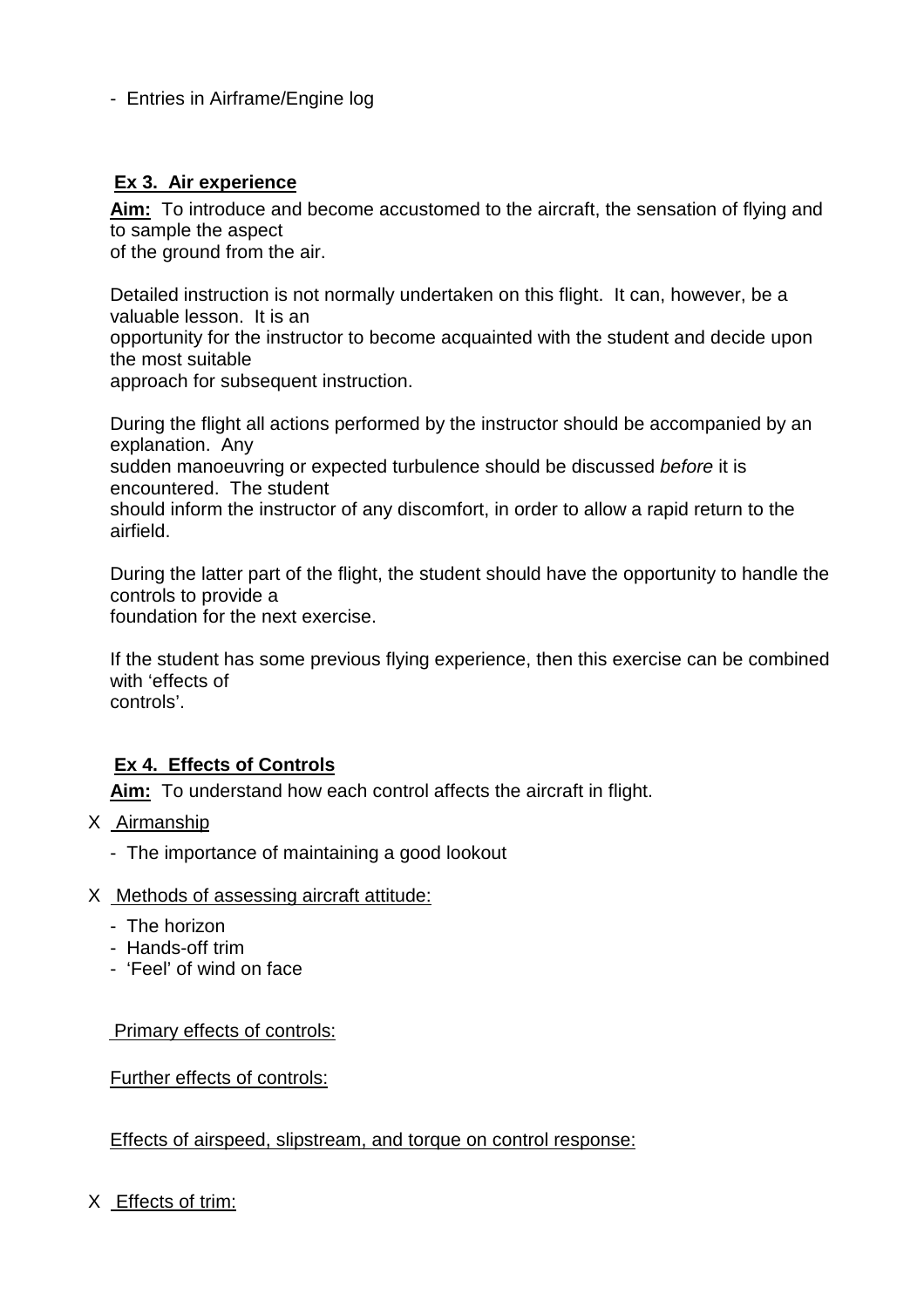- Hands-off trim
- In flight adjustable trim (where applicable)
- X Effects of Flap; (where applicable):
	- Effect at different positions
	- Change in pitch attitude with flap
	- Remaining within flap operational limiting speed
- X Use of other controls for increasing Rate of Descent (where applicable):
	- Airbrakes
	- Spoilers
	- Tip draggers
- X Use of other controls as applicable to type:
	- Mixture control
	- Carburettor heat
	- Cabin heat and ventilation

# **Ex 5. Taxying**

**Aim:** To safety control the aircraft while manoeuvring on the ground, in different wind conditions, and on different surfaces.

#### X Airmanship:

- Lookout
- Suitable taxi speed
- Serviceability checks of instruments (compass, ASI, etc)
- X Use of controls during taxying:
	- Headwind Tailwind Crosswing

Tailwheel considerations, (where applicable):

Emergencies:

### **Ex 6. Straight & Level flight**

**Aim:** To attain and maintain flight in a straight line, and at a constant attitude.

- X Airmanship:
	- Lookout
	- Regular checks Fuel state/consumption rate/engine instruments/etc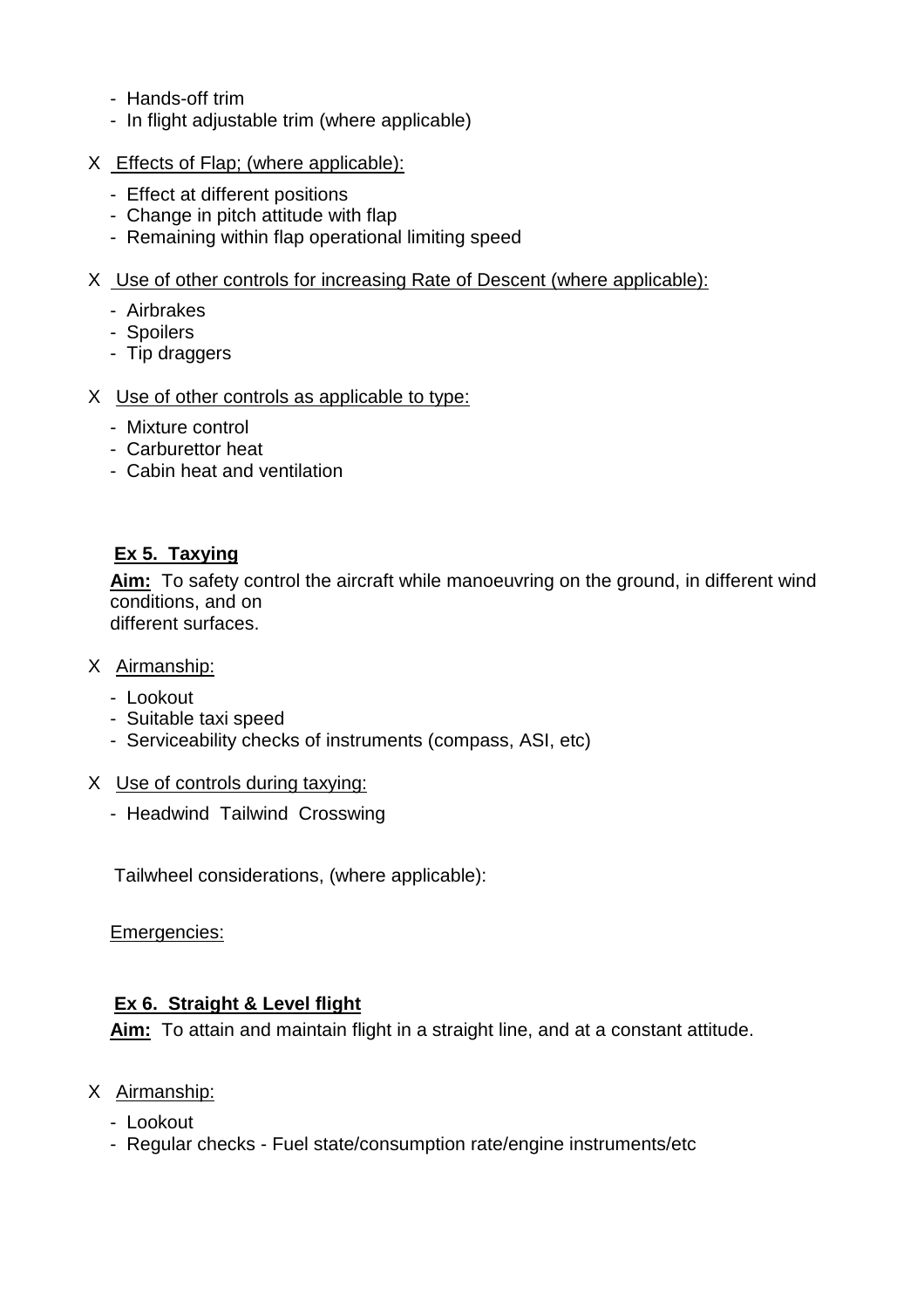#### X Straight flight:

- Visual reference point
- Regaining and maintaining visual reference point
- Use of yaw control to maintain balanced flight
- X Level flight, (Normal cruise power):
	- Power required dependant on load carried
	- Attitude appreciation and control
	- Use of in-flight trim control (if applicable)
	- Hands-off trim
	- Inherent stability
	- Use of altimeter to check level
- X Level flight, (Varying power settings and IAS):
	- Power provides height
	- Angle of attack provides speed
	- Power and angle of attack combine to give performance
- X Attitude control:
	- Use of pitch control to maintain constant attitude to achieve constant I.A.S.

#### X Difference between 3-axis aircraft, and weightshift aircraft:

- *Normal* input to the pitch control, will change the attitude on both 3-axis and weightshift aircraft. **But:-**
- With 3-axis aircraft, to change airspeed, aircraft nose must be raised or lowered, because wing is fixed to fuselage, **so nose attitude** *changes* **with deliberate airspeed change**
- With weight-shift aircraft, to change airspeed, wing is moved independently of fuselage, **so nose attitude** *remains almost constant* **with deliberate airspeed change** *(provided that Angle of Attack is changed slowly)*

# **Ex 7. Climbing**

**Aim:** To enter and maintain a steady full-power-climb, and then return to level flight at a predetermined

altitude. Also to enter and maintain a steady cruise-climb.

#### X Airmanship:

- Lookout
- Altimeter setting procedure
- Position of aircraft in relation to Airways etc
- Awareness of any blind spots
- Monitoring engine temperature

#### X Entry to climb:

- Power first, then attitude adjustment (PAHT Power-Attitude-Hold-Trim)
- Combining power and attitude for performance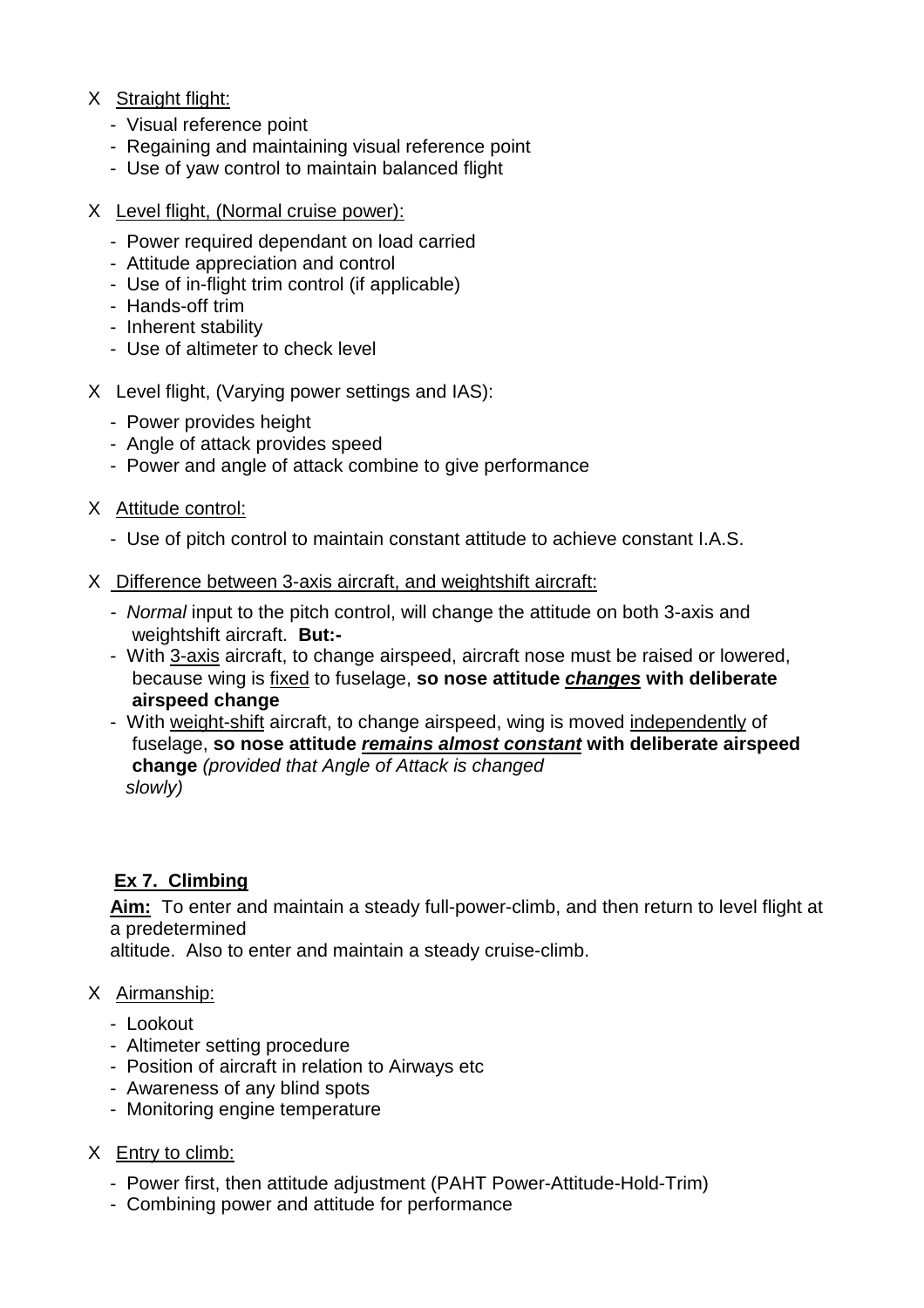- Establishing and holding correct speed for climb
- X Levelling off:
	- Attitude first, then power adjustment (AHPT Attitude-Hold-Power-Trim)
	- Maintenance of selected altitude

## Effect of flaps on climb, (if applicable):

- X Maximum Angle of climb:
	- Speed to achieve performance required
	- Practical uses
- X Maximum Rate of climb
	- Speed to achieve performance required
	- Practical uses
- X Cruise climb
	- Practical uses

# **Ex 8. Descending**

**Aim:** To enter and maintain a steady glide-descent, then at a predetermined altitude, to return to level flight

or climb. Also to enter and maintain a steady cruise-descent.

### X Airmanship:

- Lookout
- Selection of clear airspace
- Altimeter setting procedure
- Regular application of power to ensure warm engine and clear plugs
- Awareness of blind spots

### X Glide descent:

- Control of airspeed
- Speed for maximum glide range
- Speed for minimum sink
- Rate of descent/Angle of descent
- Use of flaps (if applicable)
- Use of airbrakes (if applicable)
- Use of spoilers (if applicable)
- Use of tip draggers (if applicable)
- X Entry to the descent:
	- Attitude first, then power reduction (AHPT Attitude-Hold-Power-Trim)
- X Levelling off
	- Power and attitude together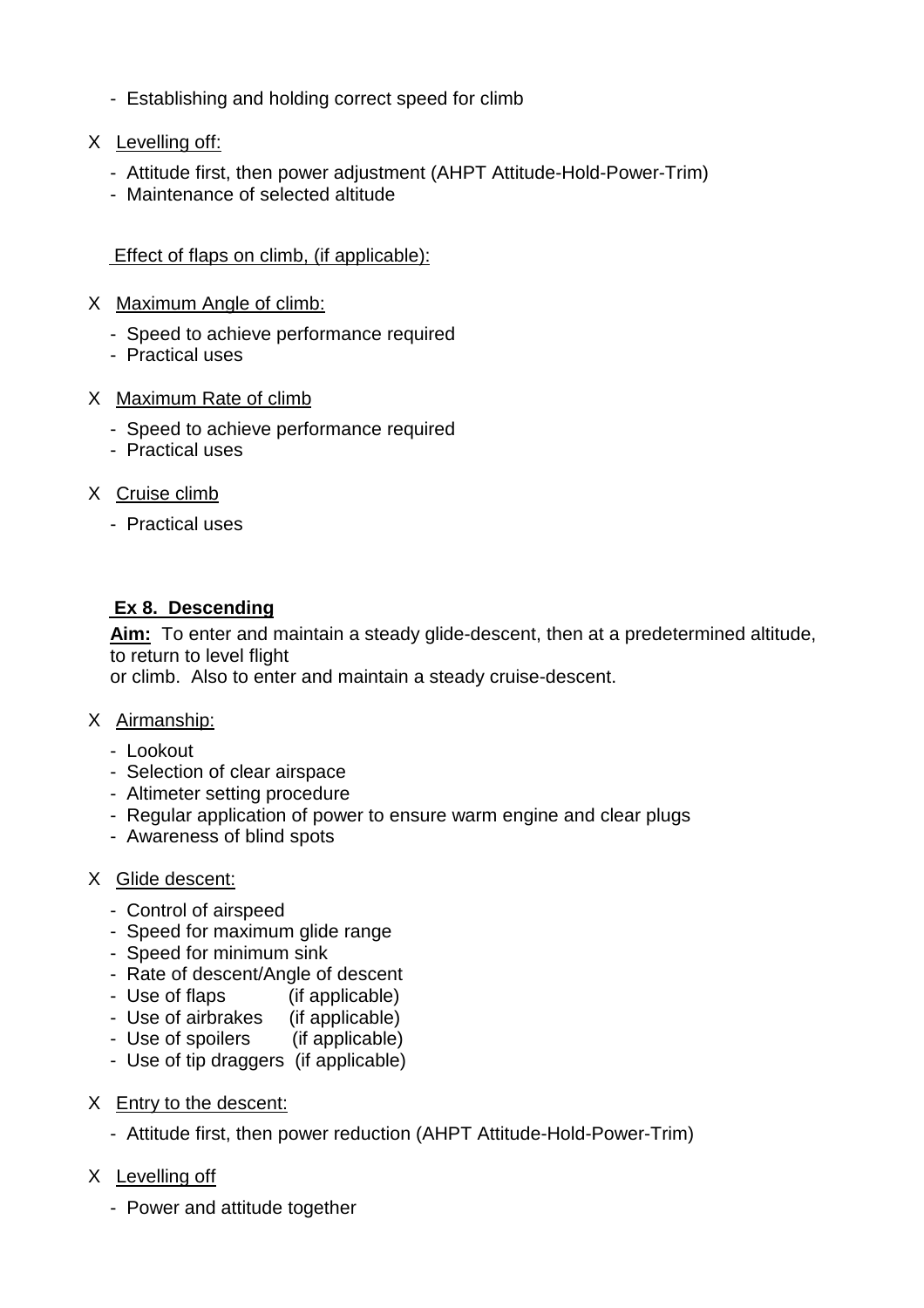#### X Effect of flap (where applicable):

- Effect on attitude and airspeed
- Control of angle of descent with constant airspeed
- Descent-to-climb-on-full-flap procedure

#### X Powered descent:

- Relationship between power and airspeed
- Control of rate of descent
- Control of angle of descent using visual reference point (as on final approach)

#### X Cruise descent:

- Uses
- X Sideslipping:
	- Method of losing height

# **Ex 9a. Mediuim level-turns up to 30\* bank angles,**

### **Ex 9b. Climbing and descending turns.**

**Aim:** To enter and maintain a medium (up to approx 30\* bank) turn whilst maintaining level flight, then to

return to straight and levelling on a new heading. Also to enter and maintain a climb or descent whilst

turning, or to enter and maintain a turn from a straight climb or a descent.

- X Airmanship:
	- Instinctive lookout before turns
	- Allowance for wind and maintaining knowledge of position
- X Use of controls:
	- Co-ordination and interaction during turns
	- Accurate speed control

### X Use of power

- To control height
- Slipstream and torque effect relative to direction of turn

### X Maintenance of attitude and balance:

- Co-ordination and balance through the turn
- Using structure of aircraft to provide datum during the turn
- Awareness of heading during the turn
- Use of visual reference points to ensure accurate rolling out of turns
- Use of low bank angles during climbing turns, to maintain rate of climb

**\*\*\*\*\*\*\*\*\*\*\*\*\*\*\*\*\*\*\*\*\*\*\*\*\*\*\*\*\*\*\*\*\*\*\*\*\*\*\*\*\*\*\*\*\*\*\*\*\*\***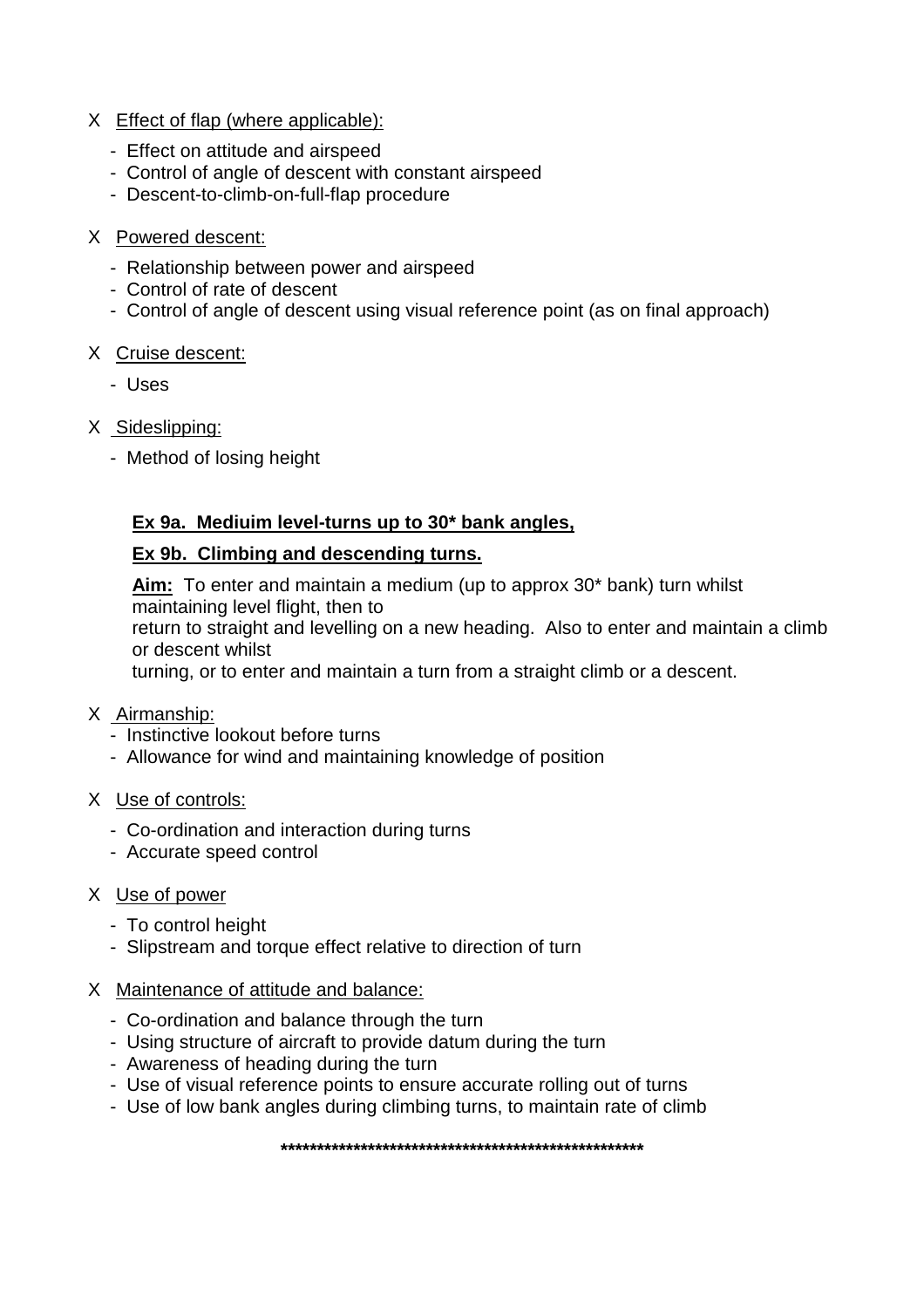#### **Standard required at end of Phase 1.**

 A reasonable level of competence in all general-flying skills **\*\*\*\*\*\*\*\*\*\*\*\*\*\*\*\*\*\*\*\*\*\*\*\*\*\*\*\*\*\*\*\*\*\*\*\*\*\*\*\*\*\*\*\*\*\*\*\*\***

#### *PHASE 2*

#### Ex 10a. Slow flight. ( $Vs + 2mph$  and  $Vs + 5mph$ )

**Aim:** To become familiar with the 'feel' of the aircraft in slow flight just above the stallspeed, and to

recognise the symptoms of the incipient stall, and to restore aircraft to safe flight before the stall occurs

#### X Airmanship

- Lookout
- Checks to ensure safe operation through exercise ie: height/location etc

#### X Characteristics of slow speed flight:

- Control response
- Effect of slipstream and torque (where applicable)
- Angle of attack (high nose attitude for 3-Axis aircraft)
- Angle of attack (control bar well forward of hands-off position for weight-shift aircraft)
- Wing dropping tendencies and difficulty in maintaining wings level
- Extra emphasis on need to keep 3-axis aircraft in balance with use of rudder
- Extra emphasis on need for careful use of roll control
- Need for extra care when turning ie: shallow angles of bank

### **Ex 10b. Stalling**

**Aim:** To recognise and enter a fully-developed stall from various modes of flight both straight and turning,

and then to recover with minimum height-loss to a safe flight mode. Also to recover to a safe flight mode at

the incipient stall stage.

#### X Airmanship:

- Special attention to lookout clearing turn to check rear
- Checks to ensure safe operation through exercise ie: height/location etc

#### X Principles and characteristics at the stall:

- Effectiveness of controls
- Inherent stability of aircraft at stall eg. Washout
- Buffet and other indications eg. Severe rearward bar pressure on weight-shift aircraft
- Wing dropping tendencies and correct handling of controls ie. dangers of using roll control to level wings at the point of stall.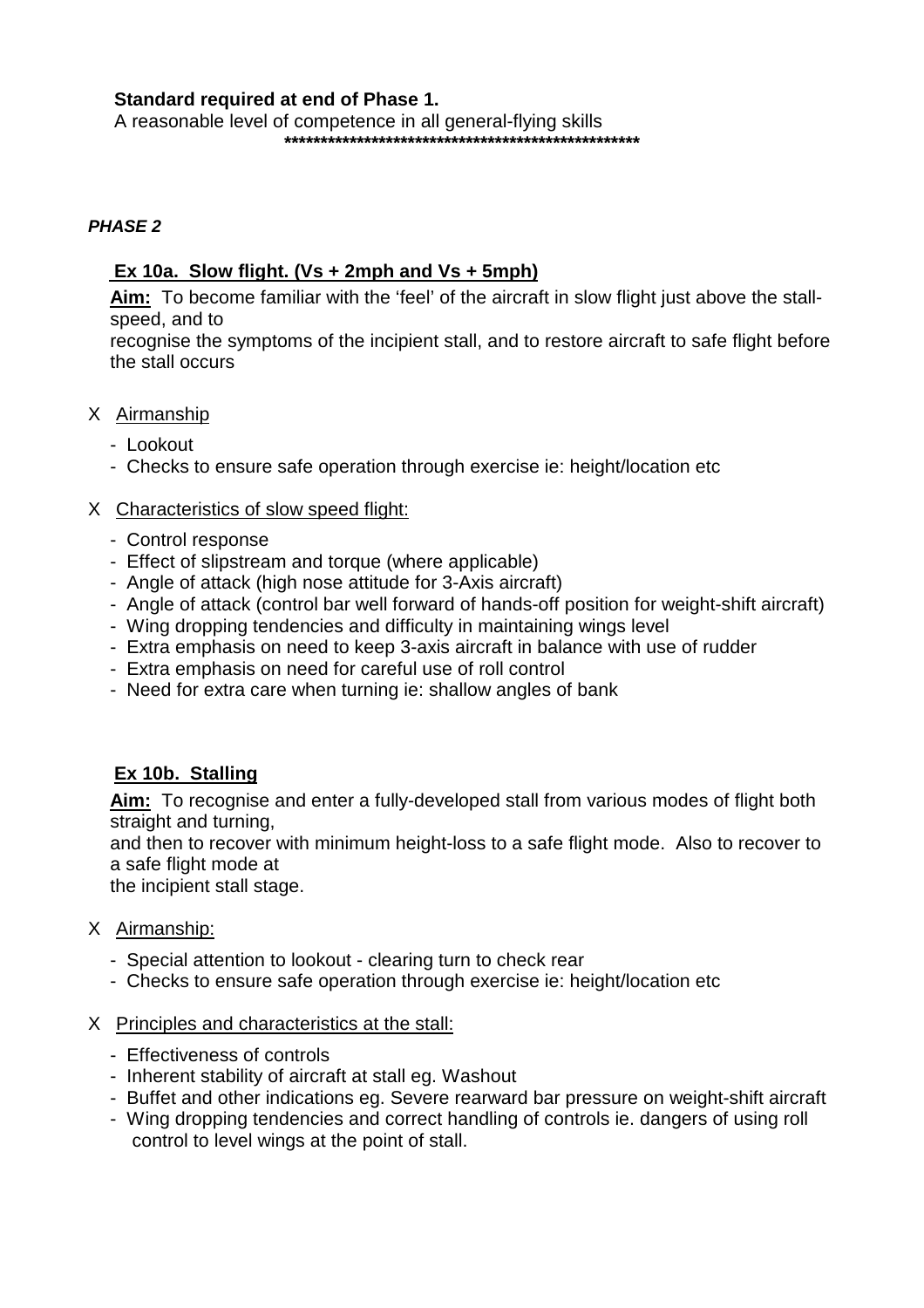- X Factors affecting the stalling speed:
	- Flaps (if applicable)
	- Power
	- Weight
	- Load factor ie. centrifugal force in steep turns
- X Full Stall and recovery; (from straight flight level, climbing and descending)
	- Use of controls
	- Use of power (Recovery with and without the use of power)

 Full Stall and recovery; (from turning flight - 30\* angle of bank - level, climbing and descending)

- Use of controls
- Use of power (recovery with and without the use of power)
- X Stall and recovery at the incipient stage:
	- Recovery during various attitudes and configurations
	- Recovery during changing configurations

### X Stalling at higher speed:

- Secondary stall
- 'g' stall

# **<u>Ex 11. Spin awareness (if applicable)</u>**

**Aim:** To understand and recognise the onset of situations which may lead to an inadvertant spin, and to

learn how to instinctively take the necessary control actions to effect a recovery back to normal flight

condition before a spin occurs, ie: to recover the incipient stage

- X Airmanship:
	- Special attention to lookout clearing turn to check rear
	- Checks to ensure safe operation through exercise ie: height/location etc

Causes of spin:

Recognition of Incipient spin:

- X Recovery from the incipient spin:
	- Use of controls
	- Danger of using ailerons at the incipient stage
	- Effect of power and flap (flap restriction as applicable to type)
	- Effect of centre of gravity on spin
	- Recovery at the incipient stage from various attitudes and configurations

\*\*\*\*\*\*\*\*\*\*\*\*\*\*\*\*\*\*\*\*\*\*\*\*\*\*\*\*\*\*\*\*\*\*\*\*\*\*\*\*\*\*\*\*\*\*\*\*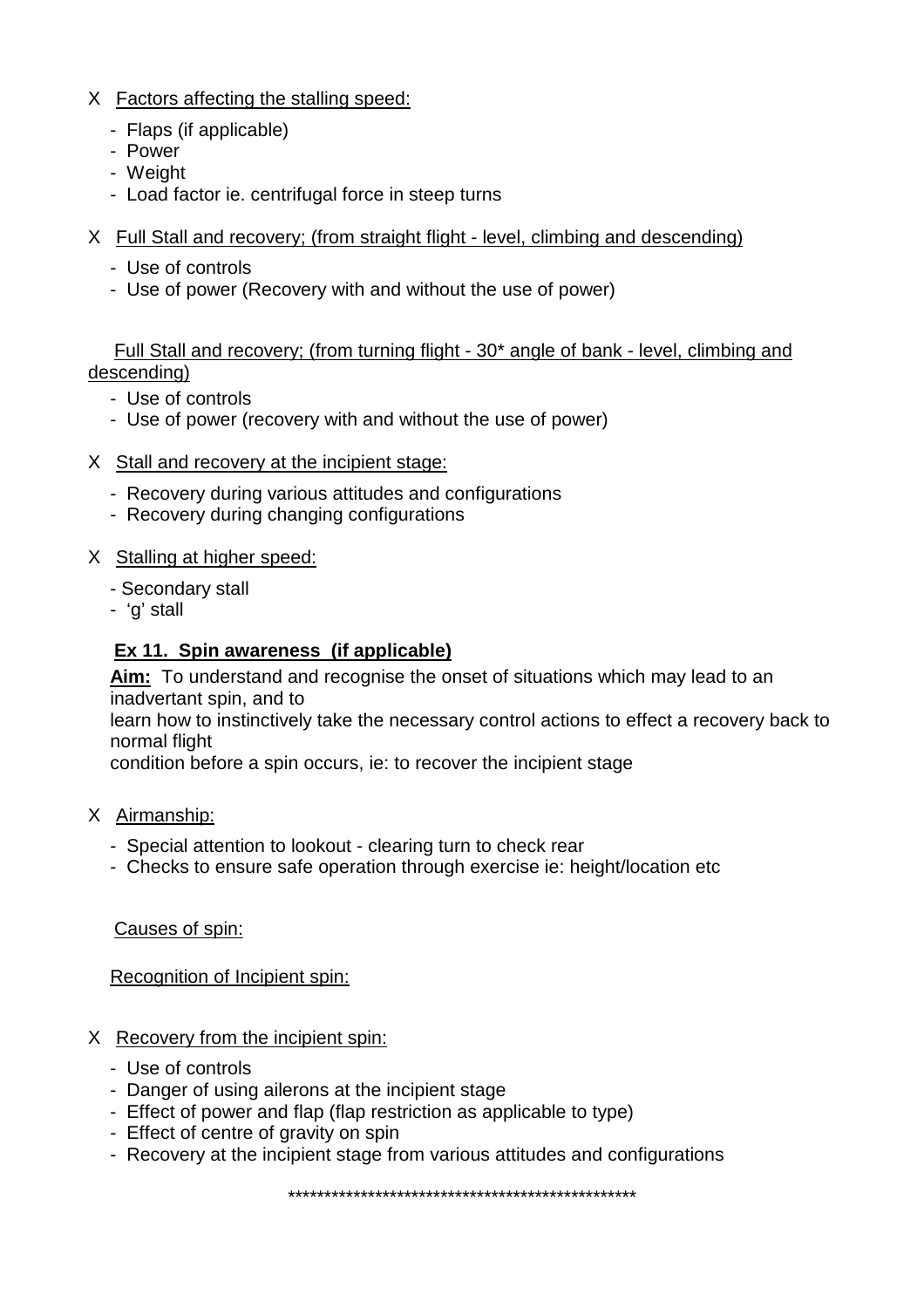# **Standard required at end of phase 2.**

Prior to circuit training, ability to control aircraft safely in slow flight just above the stall (Vs + 2mph) and able

to recover to normal flight at incipient stall stage. Prior to solo flight, a very high standard of competence at

recovering safely from fully developed stall and demonstrable ability to prevent aircraft getting into

dangerous attitudes from all stall/spin-and-recovery manoeuvres.

\*\*\*\*\*\*\*\*\*\*\*\*\*\*\*\*\*\*\*\*\*\*\*\*\*\*\*\*\*\*\*\*\*\*\*\*\*\*\*\*\*\*\*\*\*\*\*\*\*\*

### *PHASE 3*

#### **Ex 12. Takeoff and climb to downwind position**

**Aim:** To safely take off and climb the aircraft to position on the downwind leg at circuit height. Also to land

safely in the event of an engine failure after take off or at any time in the circuit, and to decide against and

take appropriate action, if for some reason, continuation of the take off would be unsafe.

#### X Airmanship

- Pre take-off checks
- Planning for power failure on **every** take off
- Planning takeoff with regard to wake turbulence from other aircraft
- Planning takeoff with regard to areas of low level rotor/turbulence
- Drills during and after take off ie: constant planning for an aborted takeoff, or a forced landing due to power failure on take off or in the circuit, and monitoring engine temperature during the climb

#### X Factors affecting the length of the takeoff roll and the initial climb:

- Use of power
- Correct lift-off speed
- Use of flight controls and techniques
- Wind: Nil-wind, Head-wind, Cross-wind
- Ground surface: Concrete, Grass (long/short/soft/hard/dry/wet)
- Ground gradient
- Weight Altitude Temperature Humidity
- Maximum **Angle** of climb:
- Maximum **Rate** of climb:
- X Undulating (rough field)
	- Premature lift-off and subsequent control

Short and soft field considerations:

Tailwheel considerations (if applicable):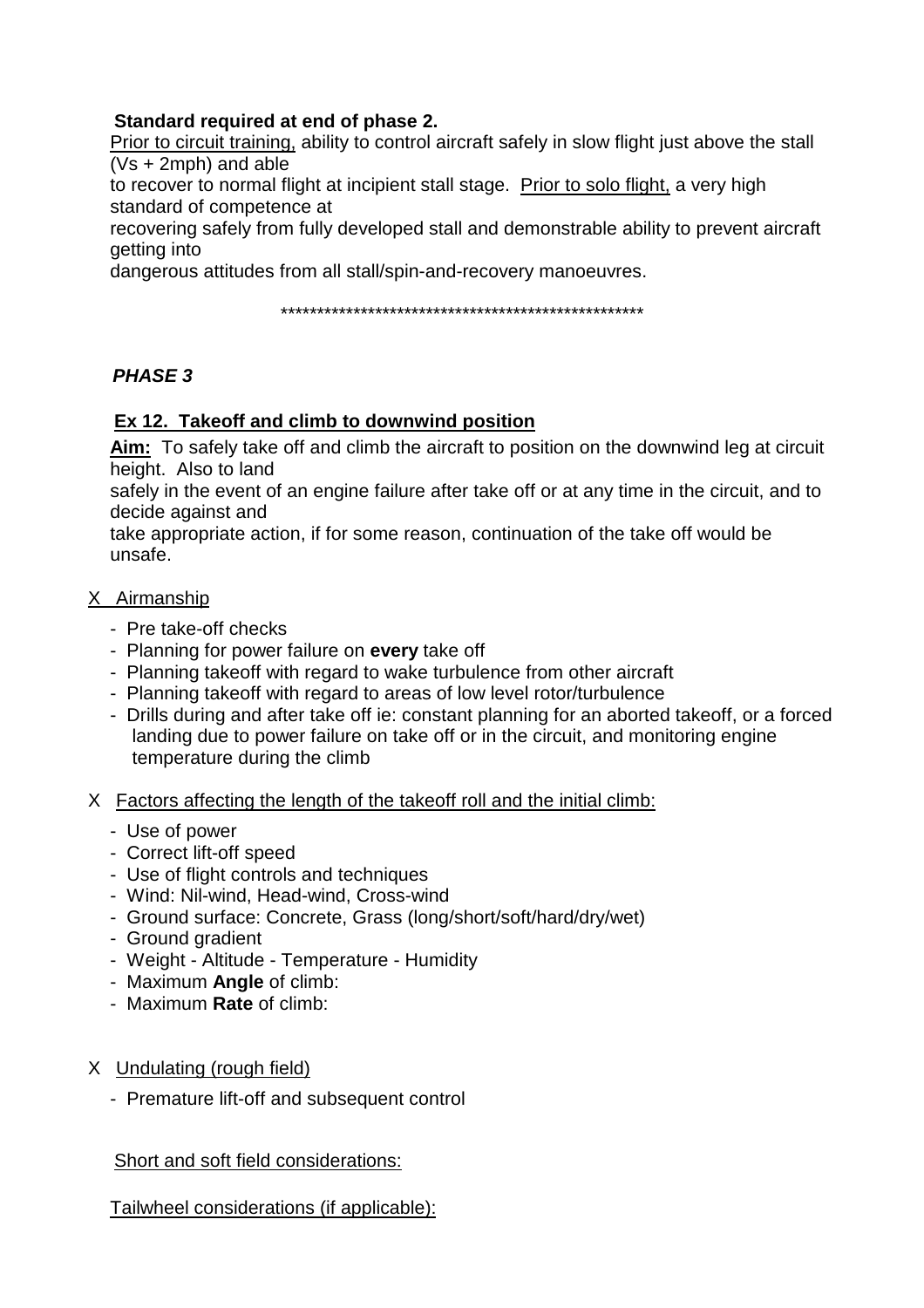- X Effect of flaps (if applicable):
	- Decision to sue
	- Effects of use
- X Emergencies:
	- *Abandoned takeoff*
	- *Engine failure after takeoff*
	- *Engine failure in the circuit*

# **Ex 13. The circuit, final approach and landing**

**Aim:** To fly an accurate circuit and carry out a safe approach and landing.

- X Airmanship
	- Importance of constant lookout during circuit, and prior to turning to leg
	- Downwind checks
	- Planning approach and landing with regard to wake turbulence from aircraft landing ahead

The downwind leg, base leg, final approach positioning and drills:

- X Factors affecting the final approach (and landing run):
	- Nil-wind, Head-wind, Cross-wind
	- Correct approach speed
	- Use of power
	- Weight
	- Flaps/spoilers (if applicable)
- X Types of approach (and landing):
	- Powered approach and landing
	- Glide approach and landing
	- Crosswind approach and landing
	- Short field approach and landing
	- Soft field approach and landing
	- Flapless approach and landing (if applicable)
	- Use of airbrakes and spoilers (if applicable)
- X Missed approach and go-around:
	- Correct positioning

Missed landing and go-around:

Effect of ground surface and gradient on the landing run: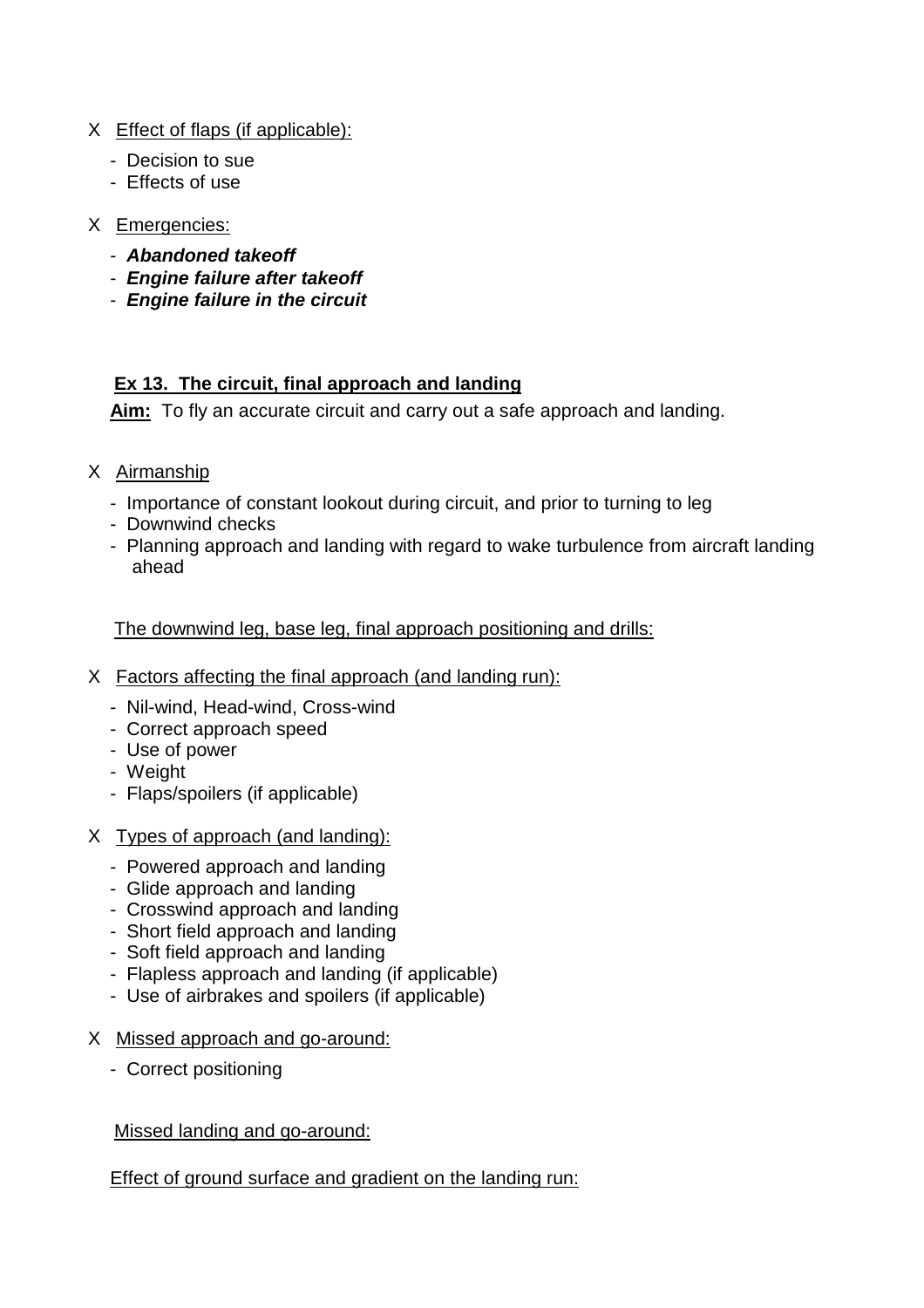Tailwheel considerations (if applicable):

- X Use of elevators:
	- Safeguarding the nosewheel

Use of brakes (if applicable):

The Complete Take-off, Circuit and Landing:

- Circuit joining and leaving procedures
- X The Hold-off period, and Touchdown:
	- Ability to control **height** with *pitch control,* and **airspeed** with *power*
	- Ability to control **direction**
	- Ability to control and correct **ballooning**
	- Ability to cope with **crosswind**
	- Ground manoeuvring after landing

\*\*\*\*\*\*\*\*\*\*\*\*\*\*\*\*\*\*\*\*\*\*\*\*\*\*\*\*\*\*\*\*\*\*\*\*\*\*\*\*\*\*\*\*\*\*\*\*\*\*

# **Standard required at end of phase 3**

Ability to take off safely and maintain the climbout safely given a variety of different circumstances. Ability to

cope with emergencies at any point in the take-off, circuit, or landing phases of flight. Ability to approach

and land safely given a variety of different circumstances. Demonstration of a high degree of airmanship

and knowledge of airfield and circuit procedures and disciplines.

\*\*\*\*\*\*\*\*\*\*\*\*\*\*\*\*\*\*\*\*\*\*\*\*\*\*\*\*\*\*\*\*\*\*\*\*\*\*\*\*\*\*\*\*\*\*\*\*\*\*

# *PHASE 4*

# **Ex 14. Advanced turning (up to 60\* bank angles)**

**Aim:** To carry out a coordinated level turn at steep angles of bank and to recognise and recover from a

spiral dive. Also entry and recovery from, and uses of a sideslipping turn.

### X Airmanship:

- Importance of lookout
- Importance of maintaining orientation
- Cockpit checks

# X 360\* turns: (up to 45\* bank angle)

- Level: Climbing: Descending
- Wake turbulence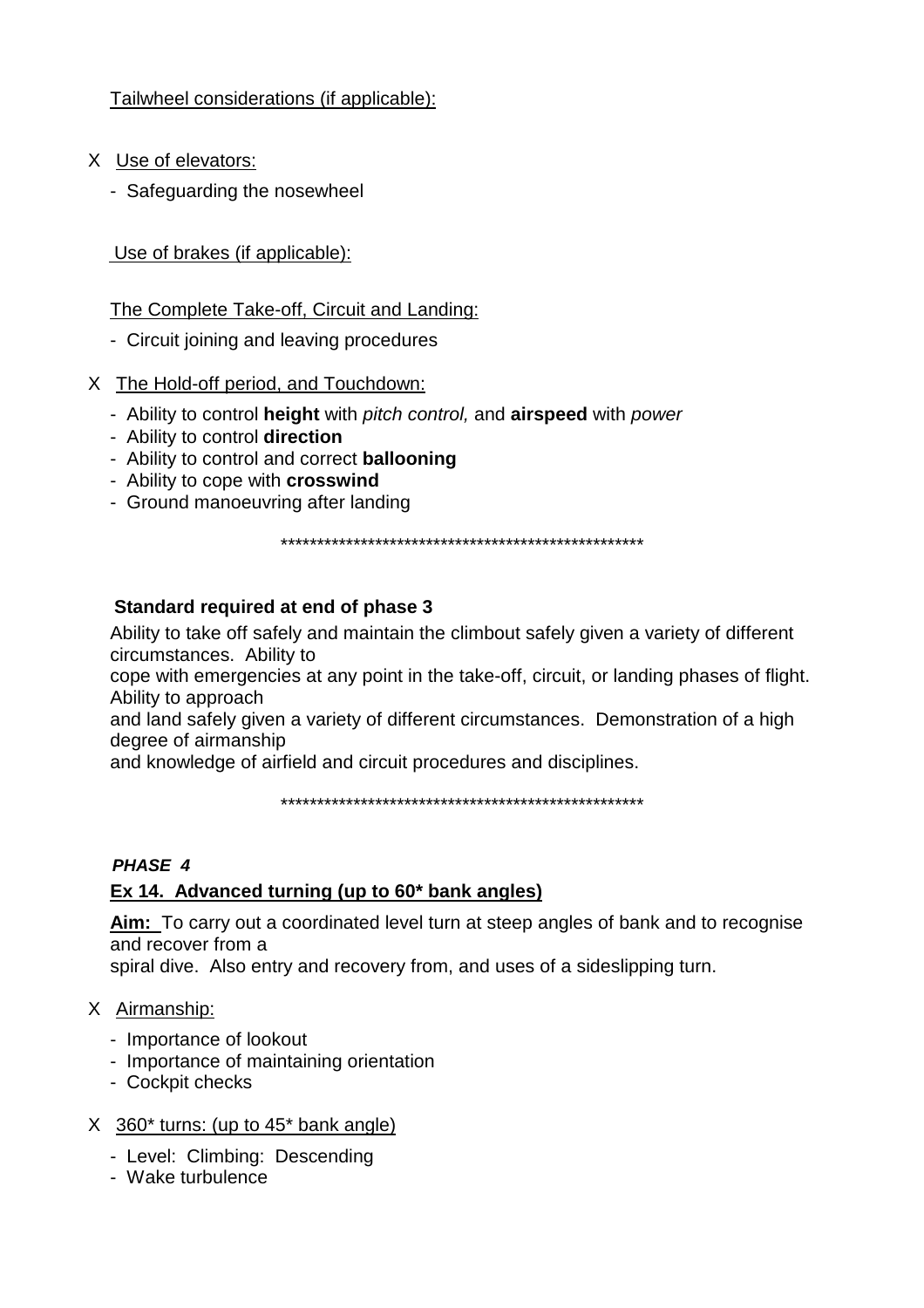- X Steep level-turns (up to 60\* bank angle):
	- Co-ordination
	- Use of power
	- Weight-shift aircraft 270\* turns only, to avoid own wake turbulence and possible student disorientation due to being forced into an unusual or dangerous attitude
- X The spiral dive:
	- If power applied reduce
	- Recovery by use of roll and *then* pitch

### X The sideslipping turn:

- Uses of

*.*

### X **Ex 15. Unusual and dangerous attitudes/conditions**

 **Aim:** To recognise potentially dangerous conditions of flight, and to recover safely from unusual attitudes.

- From inadvertent mishandling of controls at high speeds
- From inadvertent mishandling of controls in stall recovery in various configurations
- From inadvertent mishandling of controls in a steep turn
- From inadvertent mishandling controls following hitting own wake turbulence in a 360\* steep turn at 45\* to 60\* bank angles

### *Note: This exercise must not be practised solo by the student*

\*\*\*\*\*\*\*\*\*\*\*\*\*\*\*\*\*\*\*\*\*\*\*\*\*\*\*\*\*\*\*\*\*\*\*\*\*\*\*\*\*\*\*\*\*\*\*\*\*\*

### **Standard required at end of phase 4.**

Ability to control aircraft safely in steeper than normal angles of bank, with correctly coordinated roll, pitch,

and power, also ability to avoid the spiral dive and wake turbulence. Ability to use sideslipping usefully and

safely. Also, a very high degree of understanding the reasons why, and of ability to recognise the onset of

dangerous attitudes, together with instinctive and immediate prevention of the aircraft from continuing into

potentially dangerous conditions of flight.

\*\*\*\*\*\*\*\*\*\*\*\*\*\*\*\*\*\*\*\*\*\*\*\*\*\*\*\*\*\*\*\*\*\*\*\*\*\*\*\*\*\*\*\*\*\*\*\*\*\*

### *PHASE 5*

### **Ex 16a. Forced landings - with/without power**

**Aim:** To carry out a safe descent, approach, and landing, in the event of the engine failing during flight, and

to carry out a safe unplanned precautionary landing in an unfamiliar field.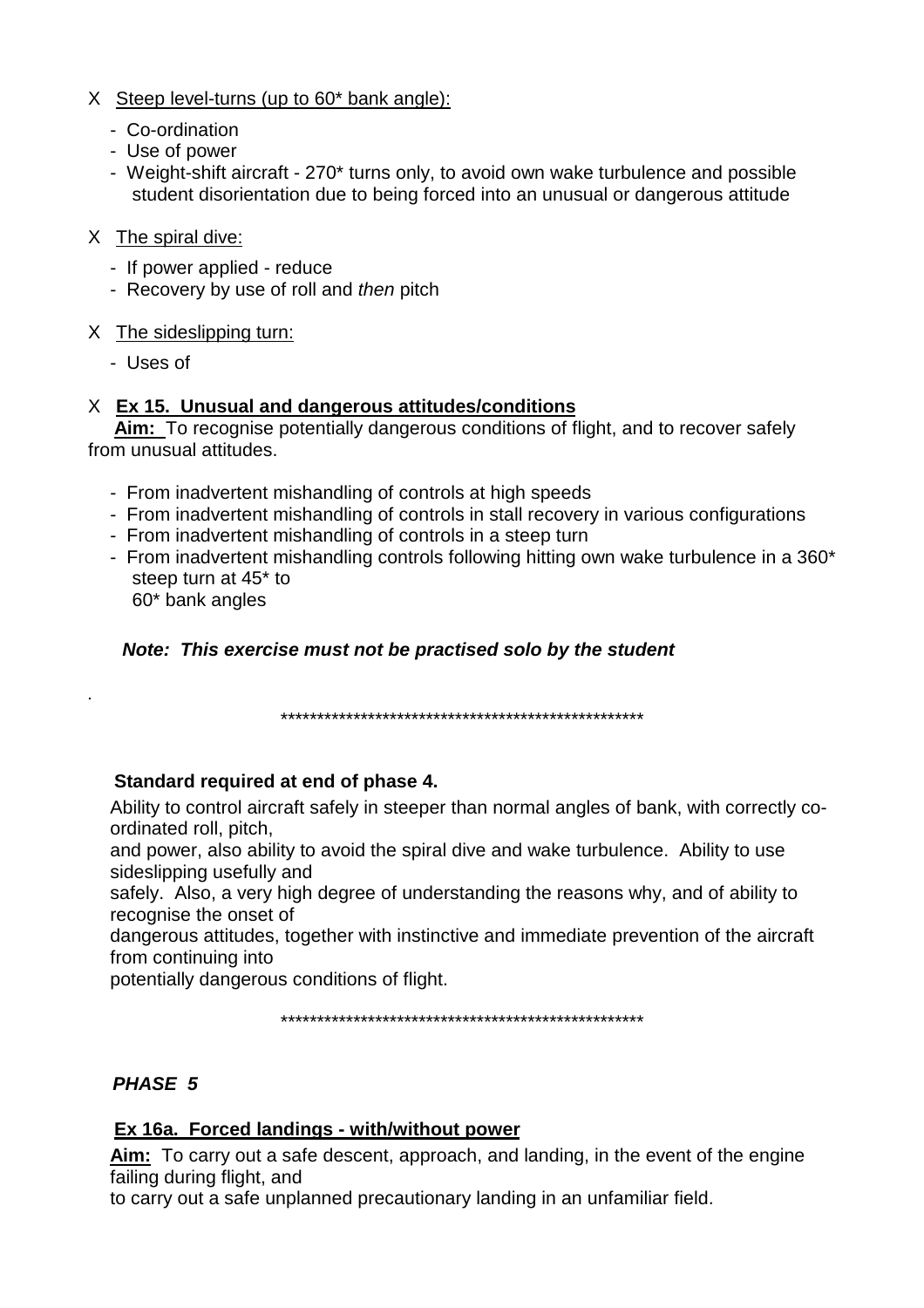### X Airmanship:

- Use of correct drills
- Correct handling and highly accurate speed control

#### Forced landing procedure:

#### Choice of landing area:

- Provision for change of plan

#### Gliding distance considerations:

- X The descent plan:
	- Key position
	- Engine failure checks

#### The base leg:

- X The final approach:
	- Methods of controlling glide angle
	- S turns

#### Precautionary landing with power:

- Inspection procedures
- X Actions after landing:
	- Aircraft security

### **Ex 16b. Operation at minimum level.**

**Aim:** To safely operate the aircraft at heights lower than those normally used.

#### X Airmanship:

- Assessment of weather conditions/turbulence
- Assessment of height above terrain
- compliance with low flying rules
- High level of awareness
- Low level of military aircraft
- X Low level familiarisation:
	- Actions prior to descending
	- Visual impressions and height control at low altitudes
	- Effects of wind, speed, and inertia during turns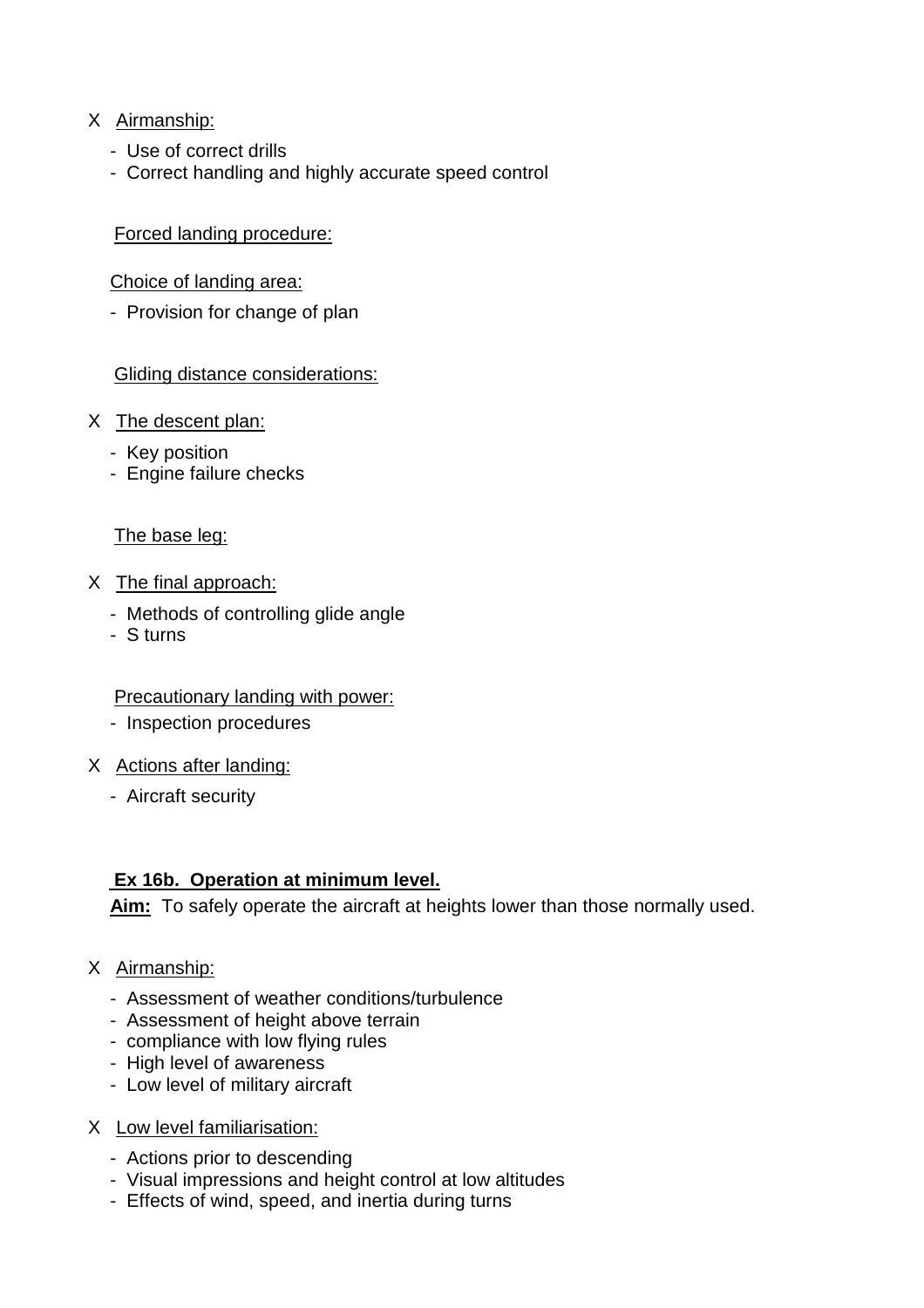- Effects of wind and turbulence
- X Low level operation:
	- Weather considerations
	- Avoidance of precipitation
	- Obstacle considerations
- X Effects of precipitation:
	- As applicable to type

Joining circuit in poor weather, and bad-weather circuit:

\*\*\*\*\*\*\*\*\*\*\*\*\*\*\*\*\*\*\*\*\*\*\*\*\*\*\*\*\*\*\*\*\*\*\*\*\*\*\*\*\*\*\*\*\*\*\*\*\*\*

#### **Standard required at end of phase 5.**

Ability to choose a suitable safe area, and to set up a good approach to land following any unexpected

power loss simulation.

Ability to choose a suitable safe landing area, and to carry out a low pass to check suitability of surface prior

to a simulated precautionary landing.

Ability to fly safely just above ground level, demonstrating a high degree of understanding of low-level

turbulence and awareness of obstacles, together with ability to coordinate turns correctly with regard to wind

direction.

Acute awareness of dangers and rules associated with low flying, and consideration for noise, animals, etc

\*\*\*\*\*\*\*\*\*\*\*\*\*\*\*\*\*\*\*\*\*\*\*\*\*\*\*\*\*\*\*\*\*\*\*\*\*\*\*\*\*\*\*\*\*\*\*\*\*\*

# *PHASE 6*

### **Ex 17a. First solo.**

**Aim:** To carry out a safe and accurate solo circuit, approach, and landing.

### X Airmanship:

- Constant look out
- Faultless checks
- Ability to deal with all emergency drills

#### X First solo, short briefing required:

- Pilot should not hesitate to overshoot if in any doubt
- Differences in handling and performance when flown solo
- Use of ballast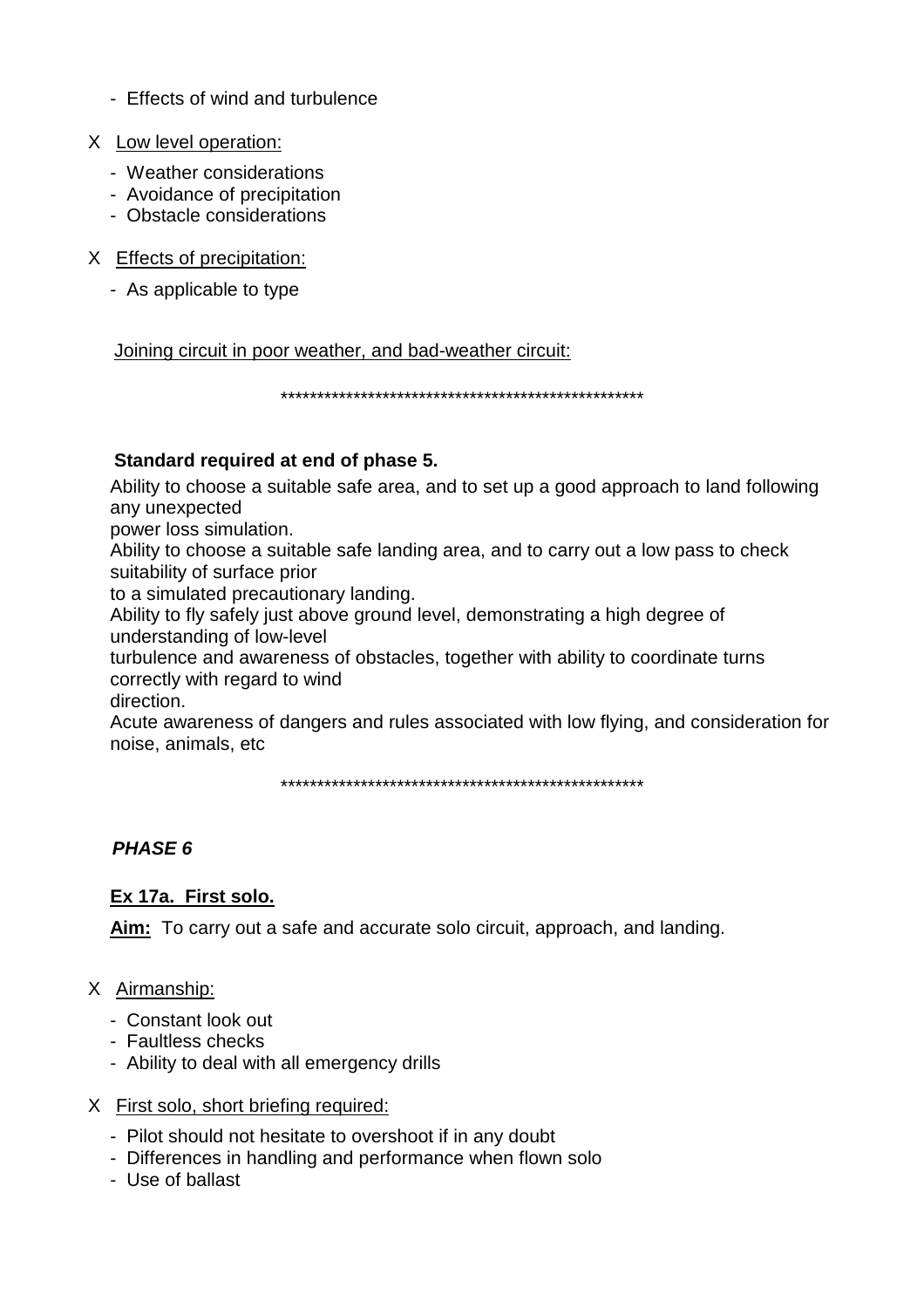# **Ex 17b. Solo circuit, local area, general flying consolidation***.*

**Aim:** To practise and refine all the skills learned during the dual training , and to prepare for the General Flying Test.

- X Airmanship:
	- Review and application of all different aspects of airmanship
- X General flying consolidation:
	- Review and application of all different aspects of the general handling skills
- X Circuit consolidation:
	- Review and application of all different aspects of the take-off, circuit, approach, and landing
- X Local area consolidation:
	- Airfield departure procedure
	- Map reading and identification of local features
	- Turning onto and maintaining heading by use of compass
	- Circuit rejoining procedure

# **Ex 17c. Dual revision for GFT.**

**Aim:** To correct any errors or bad habits which may have developed during 17b and to check that no

aspect of the training has been overlooked.

- X Review of:
	- All aspects of required standards of airmanship, general flying skills, knowledge of and practical application of ground subjects/procedures etc prior to application for General Flying Test

\*\*\*\*\*\*\*\*\*\*\*\*\*\*\*\*\*\*\*\*\*\*\*\*\*\*\*\*\*\*\*\*\*\*\*\*\*\*\*\*\*\*\*\*\*\*\*\*\*\*

#### **Standard required at end of phase 6.**

All general flying skills and airmanship to be up to GFT standard. Also an adequate knowledge of aviation

law, general meteorology, local weather, and ability to predict if conditions will remain suitable for continued

flight. Also reasonable standard of map reading ability.

\*\*\*\*\*\*\*\*\*\*\*\*\*\*\*\*\*\*\*\*\*\*\*\*\*\*\*\*\*\*\*\*\*\*\*\*\*\*\*\*\*\*\*\*\*\*\*\*\*\*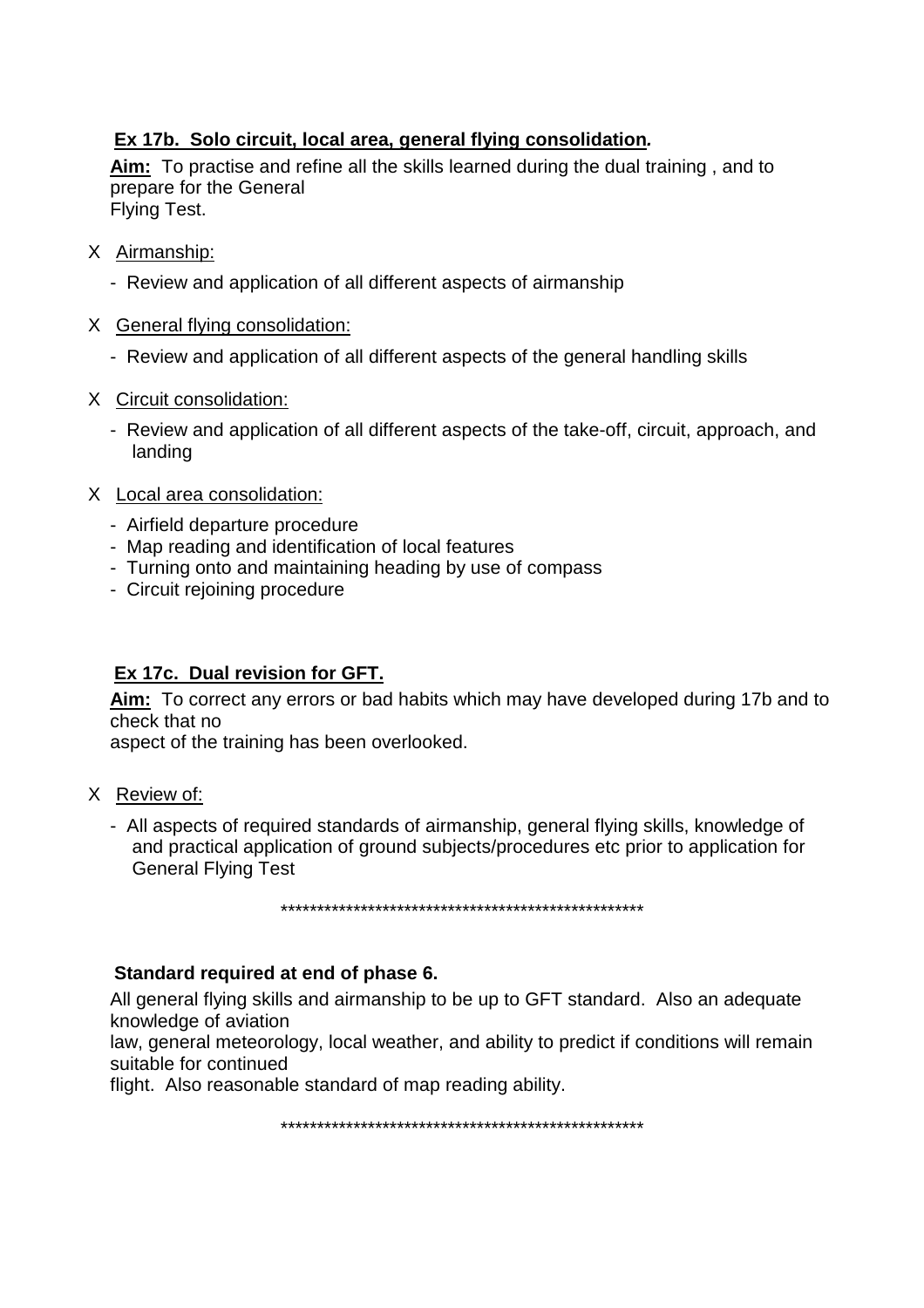# **PART 2**

# *PHASE 7*

## **Ex 18. Pilot navigation.**

**Aim:** To fly accurately and safely in VMC and under VFR, a predetermined route, wihtout infringing the

rules governing regulated airspace.

#### X Airmanship:

- Pre-flight planning
- Planned cockpit management
- Adequate security of loose items

#### X Flight planning:

- Notams
- Weather forecast and actual(s) for planned route
- Map selection and preparation
- Choice of route
- Tie-down equipment

#### X Calculations:

- Magnetic heading and times on route
- Fuel consumption
- Weight, balance and performance
- X Airfield procedure on departure:
	- Organisation of cockpit
	- Altimeter setting
	- Setting of heading
	- Setting of time and noting of ETAs
- X En-Route:
	- Maintenance of altitudes and headings
	- Revisions to ETA and heading
	- Minimum weather conditions for flight to continue at any point
	- 'In-flight' decisions
	- Navigation at minimum level
	- Uncertain of position procedure
	- Lost procedure

#### X Arrival at Destination procedure:

- Altimeter setting (QNH to airfield QFE)
- Airfield circuit and circuit joining procedure

#### Parking procedure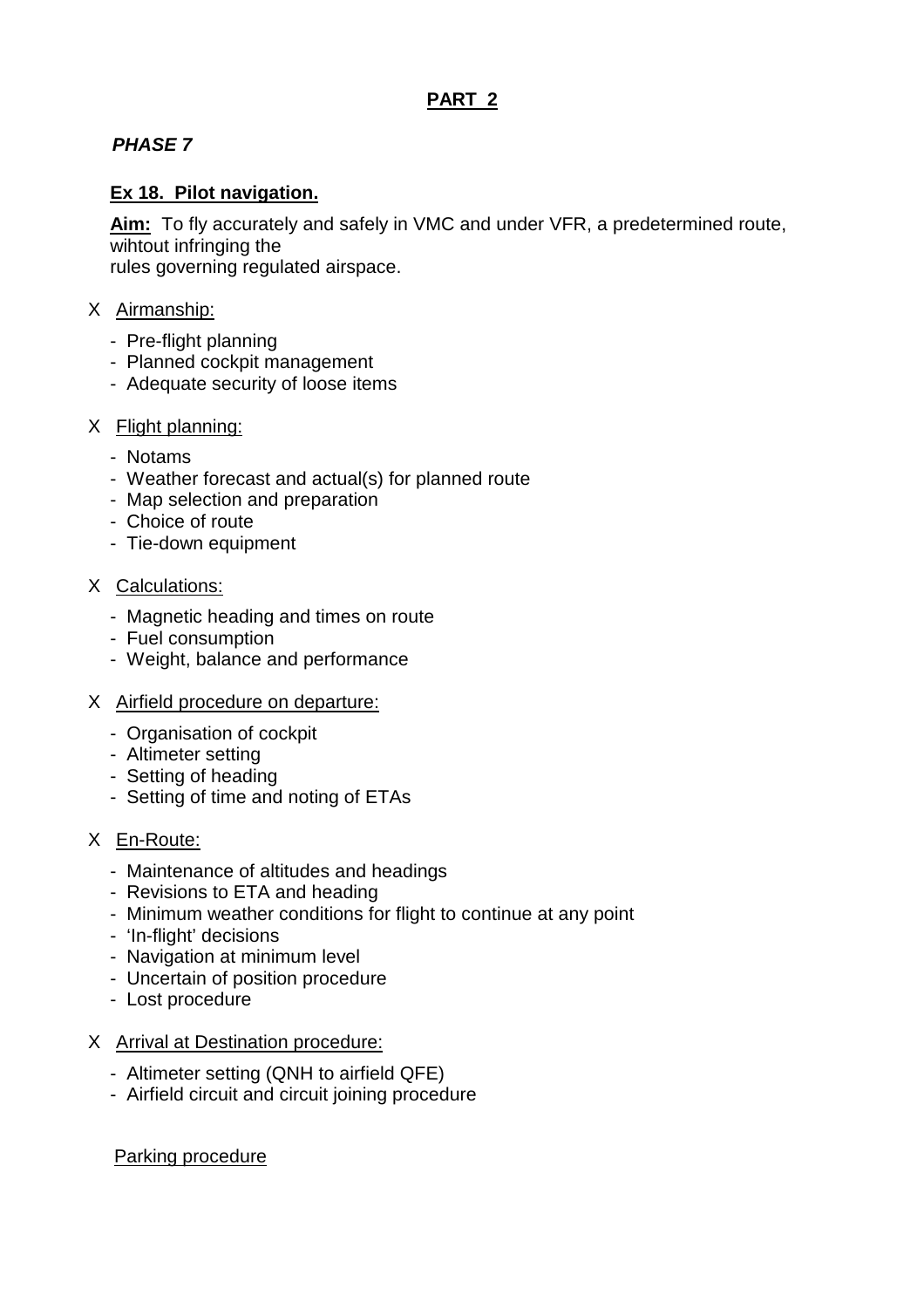#### Security of aircraft:

#### **Note:**

*The above navigational exercises would typically be spread over the following sessions, though it is not mandatory for any dual tuition for this part of the syllabus:* 1) Dual cross country. (inc away landing) 2) Dual cross country. (inc navigation at min. level, and lost procedure) 3) Solo cross country.  $(1^{st}$  qualifying cross country) 4) Solo cross country.  $(2^{nd}$  qualifying cross country)

\*\*\*\*\*\*\*\*\*\*\*\*\*\*\*\*\*\*\*\*\*\*\*\*\*\*\*\*\*\*\*\*\*\*\*\*\*\*\*\*\*\*\*\*\*\*\*\*\*\*

#### **Standard required at end of phase 7.**

Good navigational ability. Good ability to predict weather. High standard of airmanship.

\*\*\*\*\*\*\*\*\*\*\*\*\*\*\*\*\*\*\*\*\*\*\*\*\*\*\*\*\*\*\*\*\*\*\*\*\*\*\*\*\*\*\*\*\*\*\*\*\*\*

#### **SUMMARY OF THE SYLLABUS FOR THE MICROLIGHT PPL COURSE GROUND-SCHOOL TRAINING**

**Principles of Flight**

**Aviation Law**

**Aviation Navigation**

**Aviation Meteorology**

**Airframes and Engines**

**Aircraft Instruments**

**Fire, First Aid, and Safety Equipment**

**Human Performance Limitations**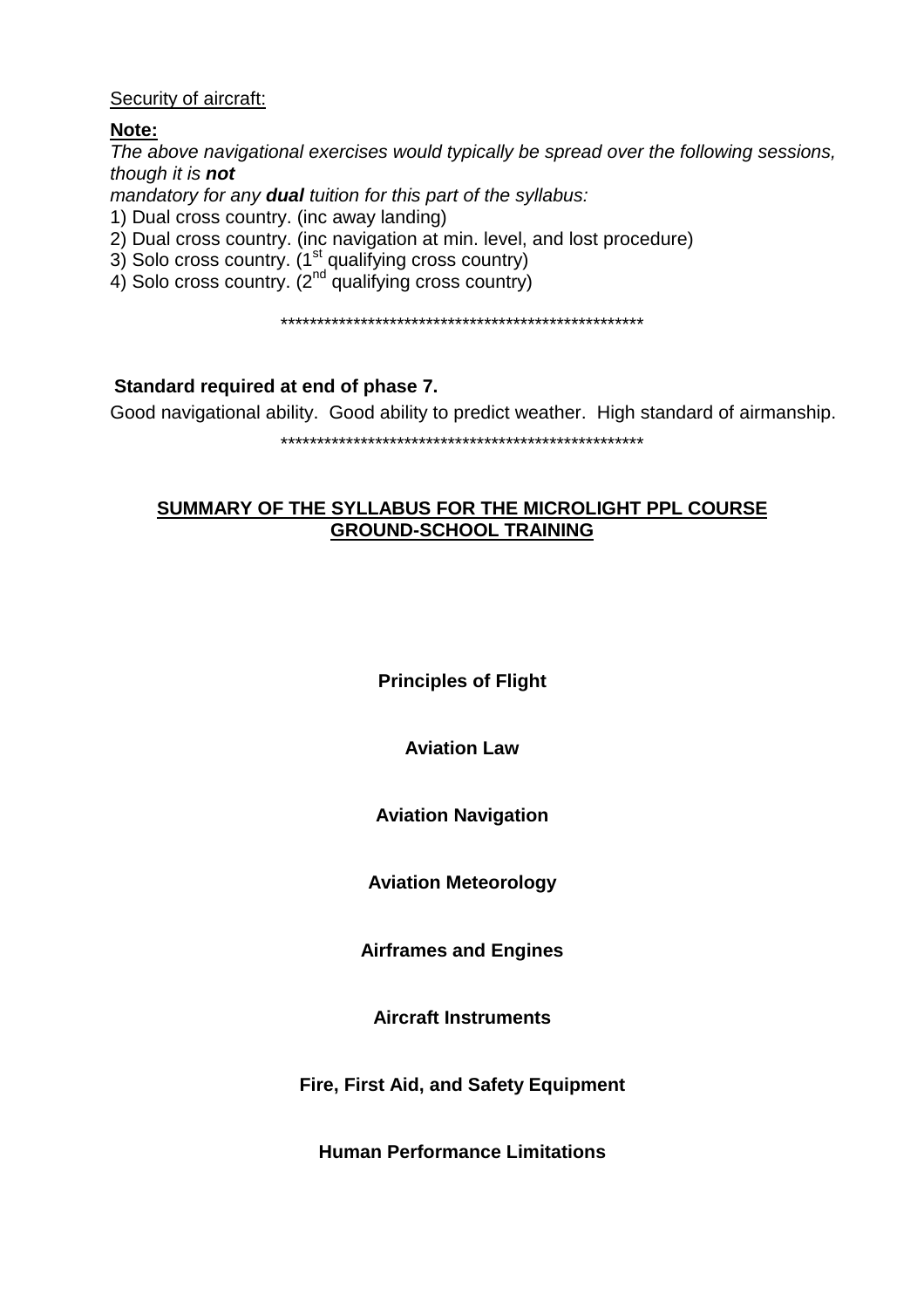# **MICROLIGHT PPL COURSE GROUND-SCHOOL TRAINING SYLLABUS**

# **PRINCIPLES OF FLIGHT**

#### X **PHYSICS AND MECHANICS**

 Speed, Velocity, Force Pressure - Bernoulli's Principle Motion of a body along a curved path

#### X **AEROFOILS, LIFT AND DRAG**

 Air Resistance and Air Density Aerofoil shapes Lift and Drag - Angle of Attack and Airspeed Distribution of Lift, Centre of pressure Drag - Induced, Parasite - Form, Skin, Interference Lift/Drag Ratio and Aspect Ratio

#### X **FLYING CONTROLS**

 The Three Axes - Vertical, Lateral, Longitudinal Yaw, Pitch, Roll Operation and Function of Elevators, Ailerons, Rudder Principles and Purpose of Mass, and Aerodynamic Balance Operation and Function of Trimming Controls Operation and Function of Flaps Operation and Function of Spoilers, Spoilerons, Tip Rudders Principles and Function of Canard configuration Principles and operation weight-shift control systems Operation and function of billow shift

### X **EQUILIBRIUM**

 The Four Forces - Lift, Weight, Thrust, Drag Moments and Couples The Balance of the Four Forces - Straight and Level - Climbing - Descending

### X **STABILITY**

 Positive, Neutral, Negative Lateral and Directional Stability **- 3Axis/Weight-shift**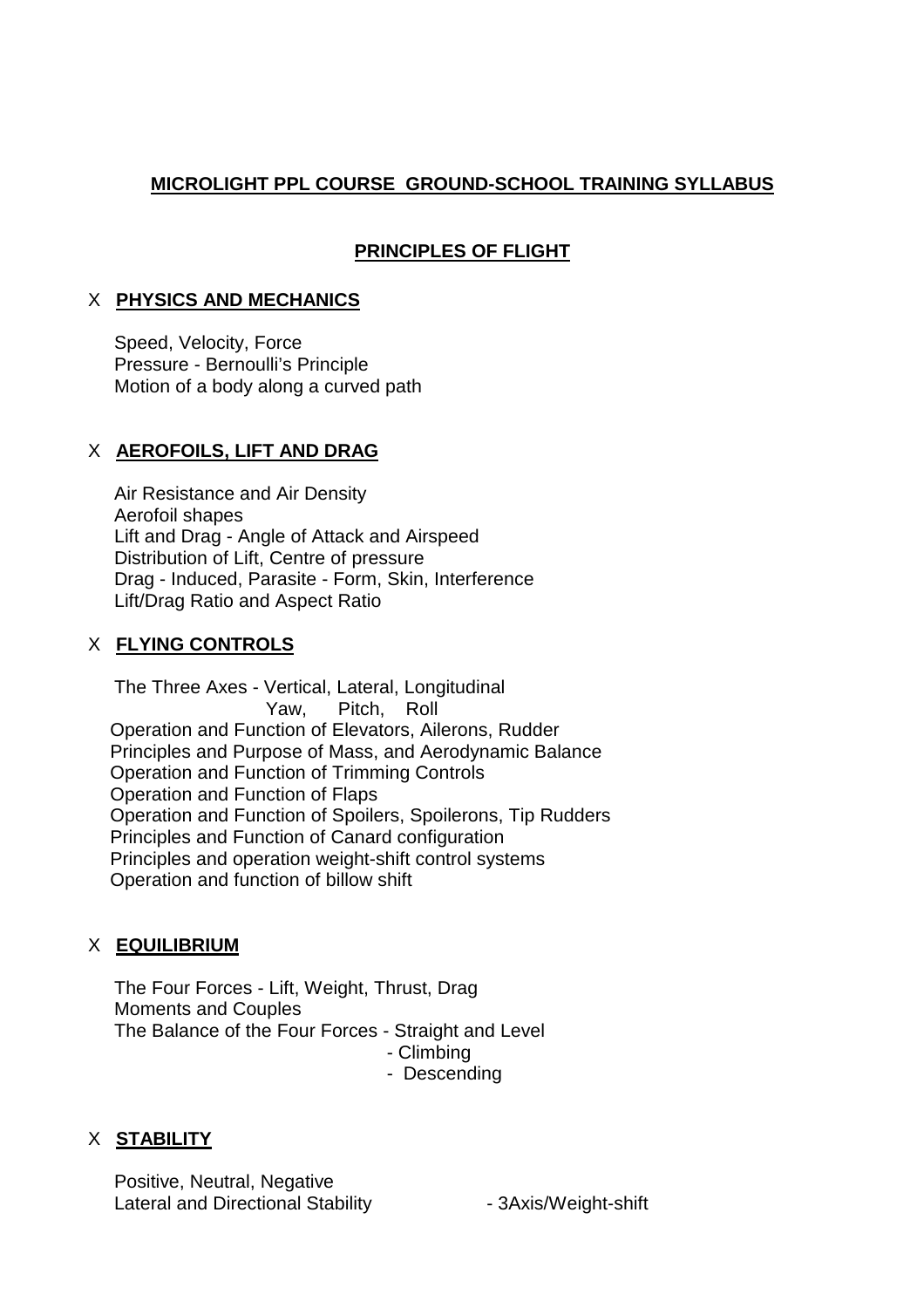Longitudinal Stability **Construction** - 3Axis/Weight-shift Relationship of C of G to Control in Pitch - 3Axis/Weight-shift Luff Lines on Weight-shift aircraft **Washout** 

- 
- 

# X **THE STALL**

 Airflow Separation Stalling Angle - Relationship to Airspeed Wing Loading Wing Loading increase with bank angle increase High Speed Stall

# X **THE SPIN**

 Causes of a spin Autorotation Effect of the C of G on spinning characteristics

### X **TURNING FLIGHT**

The Forces in the Turn

# X **LOAD FACTOR AND MANOEUVRES**

 Definition of Load Factor - VN envelope Effect on Stalling Speed In-Flight Precautions

### X **AIRCRAFT PERFORMANCE**

 Power Curves Effect of Temperature and Density Range and Endurance

Climbing Performance Rate of Climb Angle of Climb

 Take-off and Landing Performance Take-off Run Available Take-off Distance Available Landing Distance Available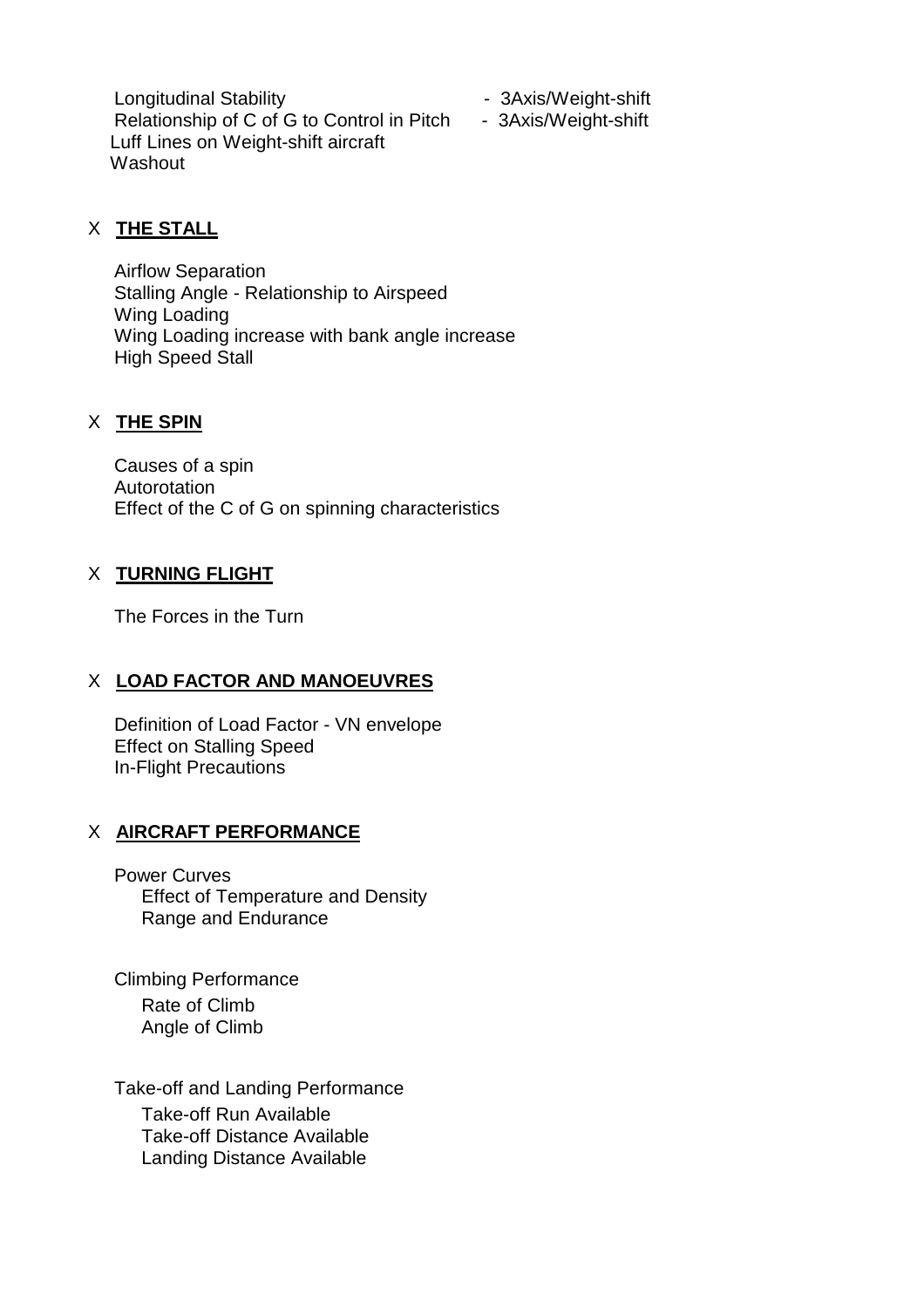The Take-Off and Initial Climb - Performance Effect of: **Wind**  Wind Gradient Wind Shear Weight Pressure, Altitude, Temperature and Density Ground Surface and Gradient Use of Flaps

The Approach and Landing - Performance

Effect of:

**Wind**  Wind Gradient Wind Shear Use of Flaps Ground Effect

#### X **WEIGHT AND BALANCE**

 Limitations on Aircraft Weight Limitations in Relation to Aircraft Balance Weight and Centre of Gravity Calculations

### X **THE PROPELLER**

 Construction and Shape Maintenance and checks **Balancing** 

#### **AVIATION LAW**

### X **THE AIR NAVIGATION ORDER**

- Classification of Aircraft

### X **AIRCRAFT DOCUMENTATION**

- Certificate of Registration
- Permit to Fly/Exemption Certificate
- Noise Certificate
- Flight Manual/Maintenance Schedules/Pilot's Operating Handbook
- Airframe and Engine Logbook and Pilot's responsibility to maintain and record: Aircraft hours, inspections, defects, repairs, maintenance, and modifications (mandatory and otherwise)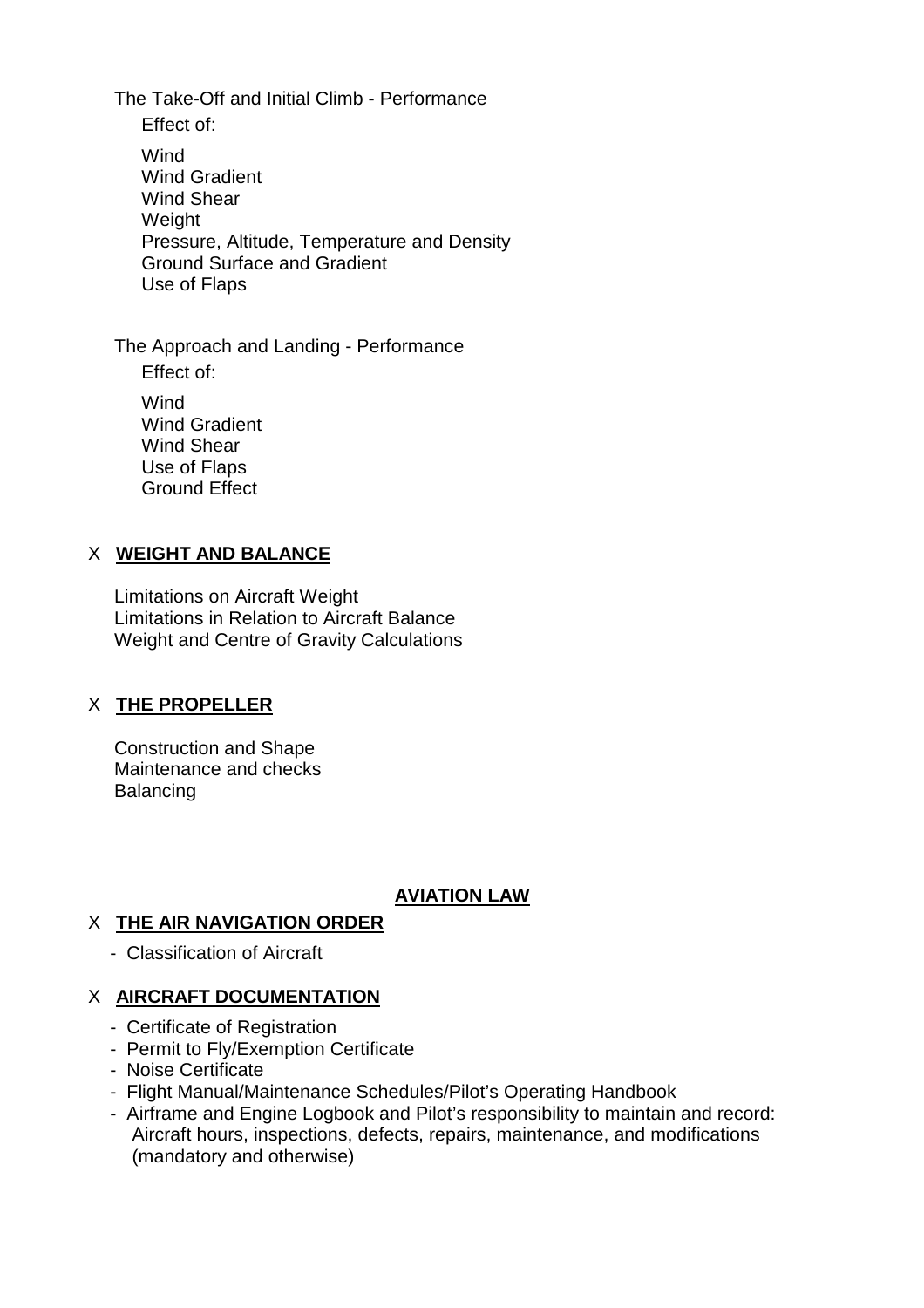# X **PERMITS TO FLY AND EXEMPTIONS**

- BMAA 'Guide to Airworthiness' Document
- Non-expiring Permit to Fly and Certificate of Validity
- Non-expiring Exemption and Certificate of Validity
- Limitations applying to Permit to Fly and Exemption Certificate Aircraft
- Failure to Comply with the Requirements or Conditions of the Permit to Fly or Exemption Certificate
- Application of Flight/Owner's Manual and Pilot's Operating Handbooks to the Permit to Fly
- Requirements for Maintenance and Inspections
- Overhaul, Repair, Replacement and Modifications to Aircraft or Equipment

# X **AIRCRAFT EQUIPMENT**

- ANO Schedule 4
- Equipment Required in Relation to the Circumstances of Flight

# X **AIRCRAFT RADIO EQUIPMENT**

- ANO Schedule 5
- Certificate of Approval of Aircraft Radio Installation
- Flight Radio Operators Licence

# X **AIRCRAFT WEIGHT SCHEDULE**

- Legal Requirements in Relation to the Permit to Fly/Exemption

# X **GRANT AND RENEWAL OF LICENCES TO MEMBERS OF FLIGHT CREW**

- Conditions of issue

# **X PRIVILEGES OF THE PRIVATE PILOT'S LICENCE**

- Student Pilot Privileges
- Medical Certificates
- The Private Pilot's Licence Ground Examinations and Flight Test Medical Certificate - Renewal Private Pilot Privileges ('Restricted and 'Unrestricted') Specified Minimum Weather Provisions

# **X RATINGS - CONDITIONS OF ISSUE**

- Privileges of the Aircraft Rating
- Additional Ratings

# **X LICENCES AND RATINGS - RENEWAL**

- Certificate of Test
- Certificate of Experience
- Period of Validity
- Flying Hour Requirements

# X **PERSONAL FLYING LOG BOOK**

- Requirements to Maintain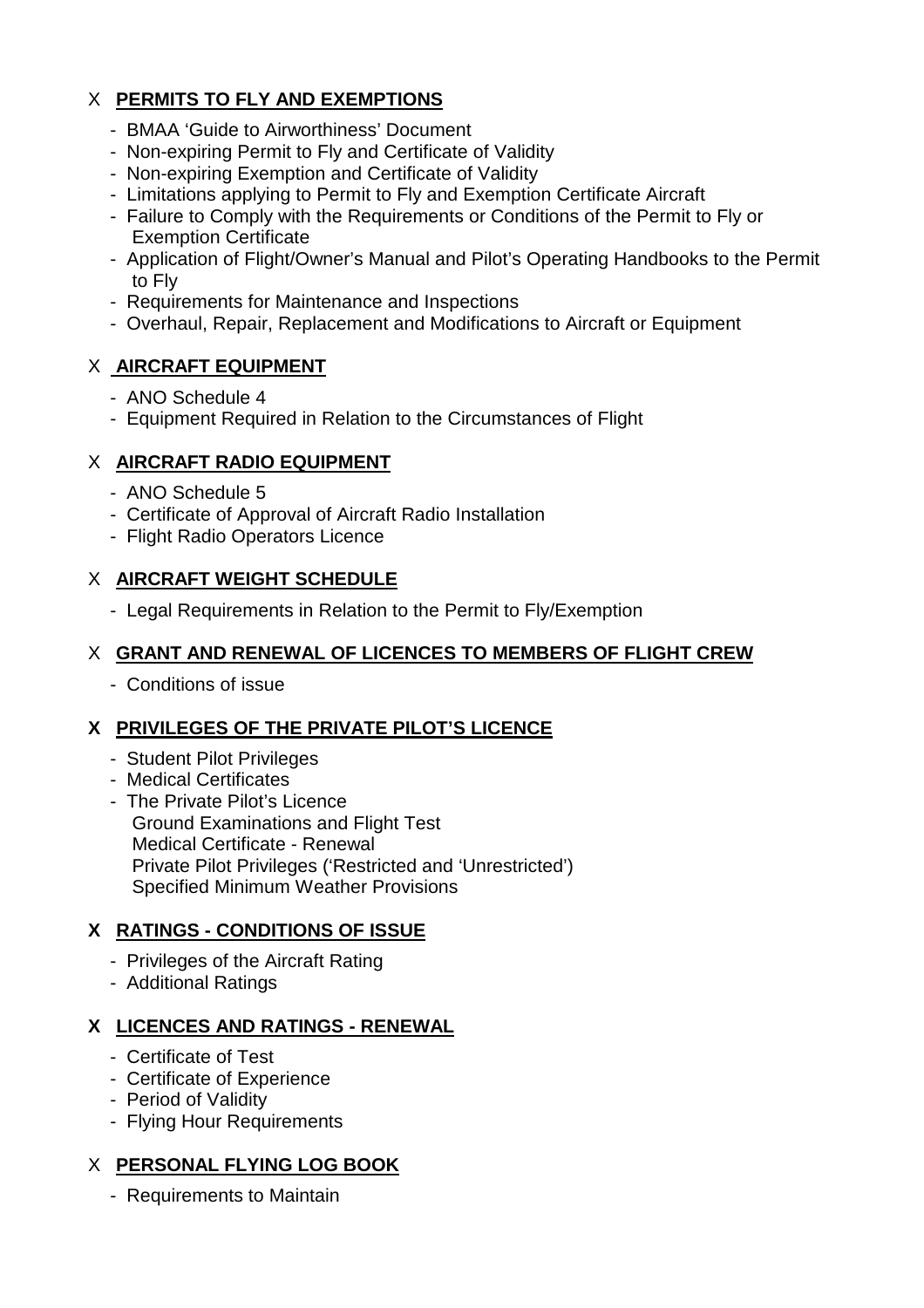- Personal Details
- Particulars of Flight
- Recording of Dual, Solo, Cross Country Flight Times
- Recording of Flight Tests
- Instructor's Endorsements of Flight Times

### X **INSTRUCTION IN FLYING**

- Definition of Flying Instruction
- Requirement for Flying Instruction to be given

# **PRE-FLIGHT ACTION BY COMMANDER OF AIRCRAFT**

# **DROPPING OF PERSONS OR ARTICLES**

# **CARRIAGE OF MUNITIONS**

# **CARRIAGE OF DANGEROUS GOODS**

# **ENDANGERING SAFETY OF AIRCRAFT**

# X**ENDANGERING SAFETY OF PERSONS OR PROPERTY**

- By intent
- By Neglect

# X **DRUNKENNESS IN AIRCRAFT**

- Application to Passengers
- Application to Flight Crew

# X **SMOKING IN AIRCRAFT**

- Authority of Commander
- Notices in Aircraft

# X **AUTHORITY OF COMMANDER OF AIRCRAFT**

- Legal requirements to Obey all Lawful Commands

# X **EXHIBITIONS OF FLYING**

- Public Displays
- BMAA Events

# X **DOCUMENTS TO BE CARRIED**

- On Domestic Flights
- On International Flights

# X **PRODUCTION OF DOCUMENTS AND RECORDS**

- Requirements of Commander
- Requirements of Operator
- Requirements of Flight Crew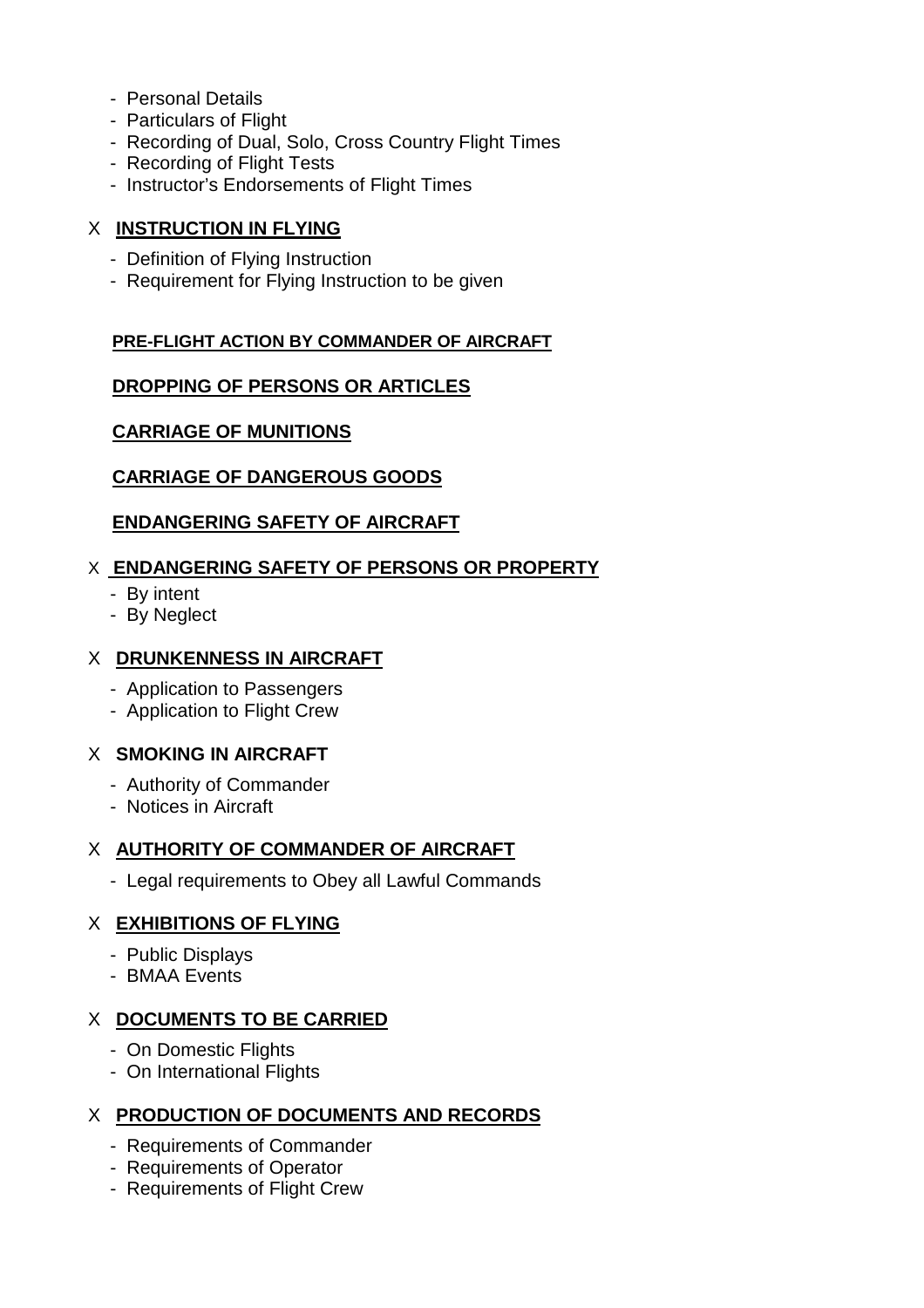- Personal Flying Log Books

# X **REVOCATION, SUSPENSION OR VARIATION OF CERTIFICATES, LICENCES, OR OTHER**

# **DOCUMENTS**

- Whilst Pending Enquiry or After Enquiry
- Surrender of Documents
- Invalidation of Documents Due to Breach of Conditions

# X **OFFENCES IN RELATION TO DOCUMENTS AND RECORDS**

- Unauthorised use of Documents
- Alteration, Mutilation, or Destruction of Documents or Records
- Entries in Log Books or Records
- Incorrect Entries Wilfully or Negligently
- Unauthorised Issue of Certificates

# X **AERODROMES - INSTRUCTION IN FLYING**

- The Requirement for Basic minima as laid down by BMAA
- Permission and Purpose of Use

# **POWER TO PREVENT AIRCRAFT FLYING**

# **AIR TRAFFIC RULES AND SERVICES**

### X **DIVISION OF AIRSPACE IN THE UK**

- Controlled Airspace Control Zones Control Areas Terminal Control Areas Airways
- Advisory Airspace
- Military Aerodrome Traffic Zones
- Civil Aerodrome Traffic Zones

# X **CLASSIFICATION OF AIRSPACE**

- The seven classes of airspace

### **X VMC, IMC AND NOTIFICATION**

- Conditions for VFR Flight (VMC)
- Conditions for IFR Flight (IMC) Quadrant Rule Semi-Circular Rule
- Special VFR Flight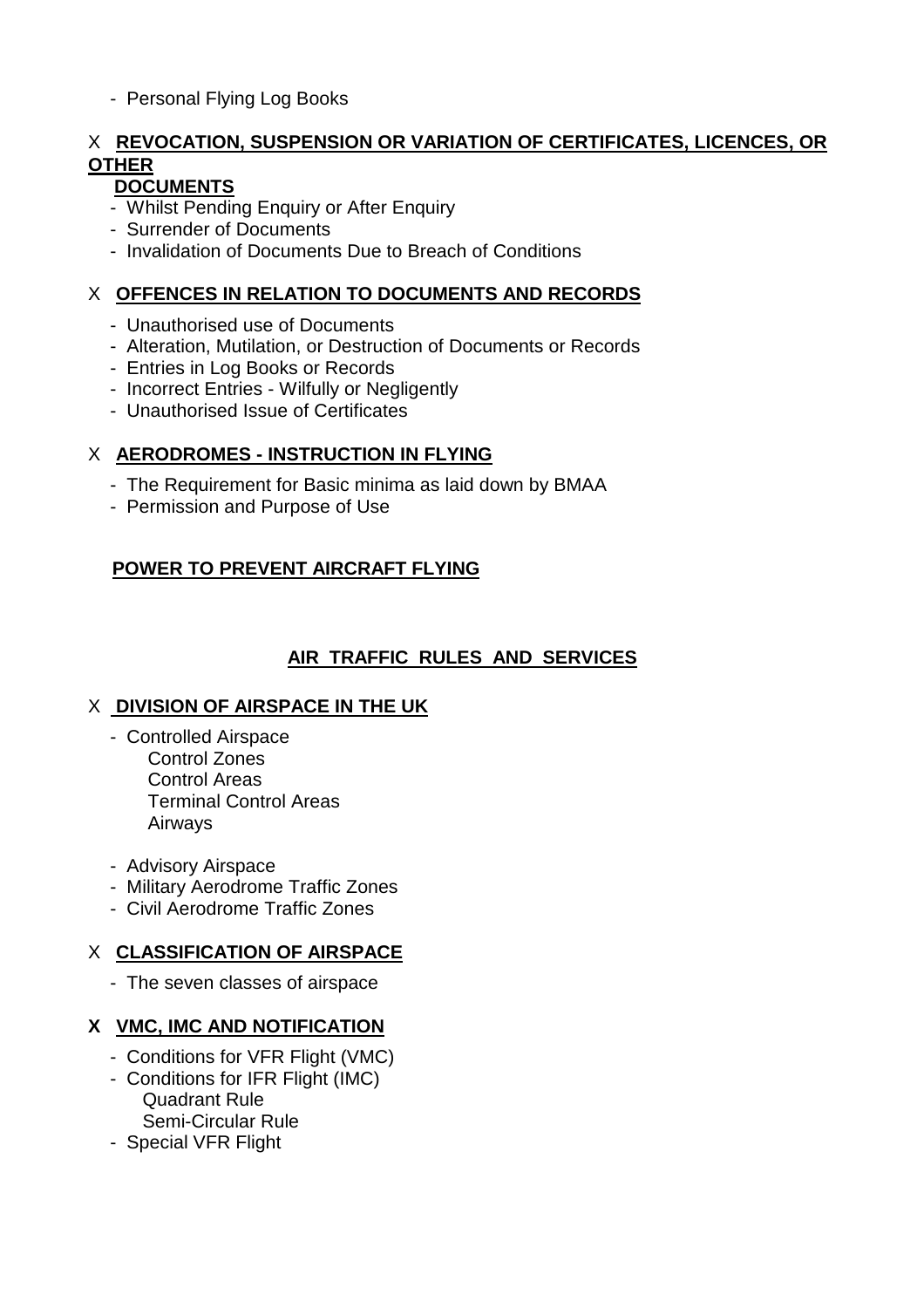# X **TYPES OF AIR TRAFFIC SERVICE UNITS**

- Notams
- The UK Air Pilot
- Air Traffic Centres
- Zone Control Units
- Aerodrome Control Units
- Radar Facilities

# X **ALTIMETER SETTING PROCEDURES**

- Terrain Clearance
- Flight Separation
- Flight Levels
- Transition Level
- Transition Layer
- Transition Altitude

# X **FLIGHT AT AERODROMES**

- Aerodrome Traffic Zone
- Lights and Pyrotechnic Signals
- Ground Signals Used at Civil Aerodromes
- Marshalling Signals

# **FLIGHT PLANS**

# **FLIGHT INFORMATION REGIONS AND SERVICES**

# **FLIGHT IN CONTROL ZONES, CONTROL AREAS AND TERMINAL CONTROL AREAS**

# **FLIGHT ON AIRWAYS**

# **FLIGHT ON ADVISORY ROUTES/SERVICE AREAS**

# **AIRMISS REPORTING PROCEDURES**

# X **AIRSPACE RESTRICTIONS AND HAZARDS**

- Danger Areas
- Prohibited and Restricted Areas
- Military Flight Training Areas
- Bird Sanctuaries
- High Intensity Radio Transmission Areas
- Additional Hazards to Aircraft in Flight Gliding Sites/Hang Gliding Sites Free Fall Parachute Areas Military Air Exercises Flying Displays, Air Races, Etc Navigational Obstructions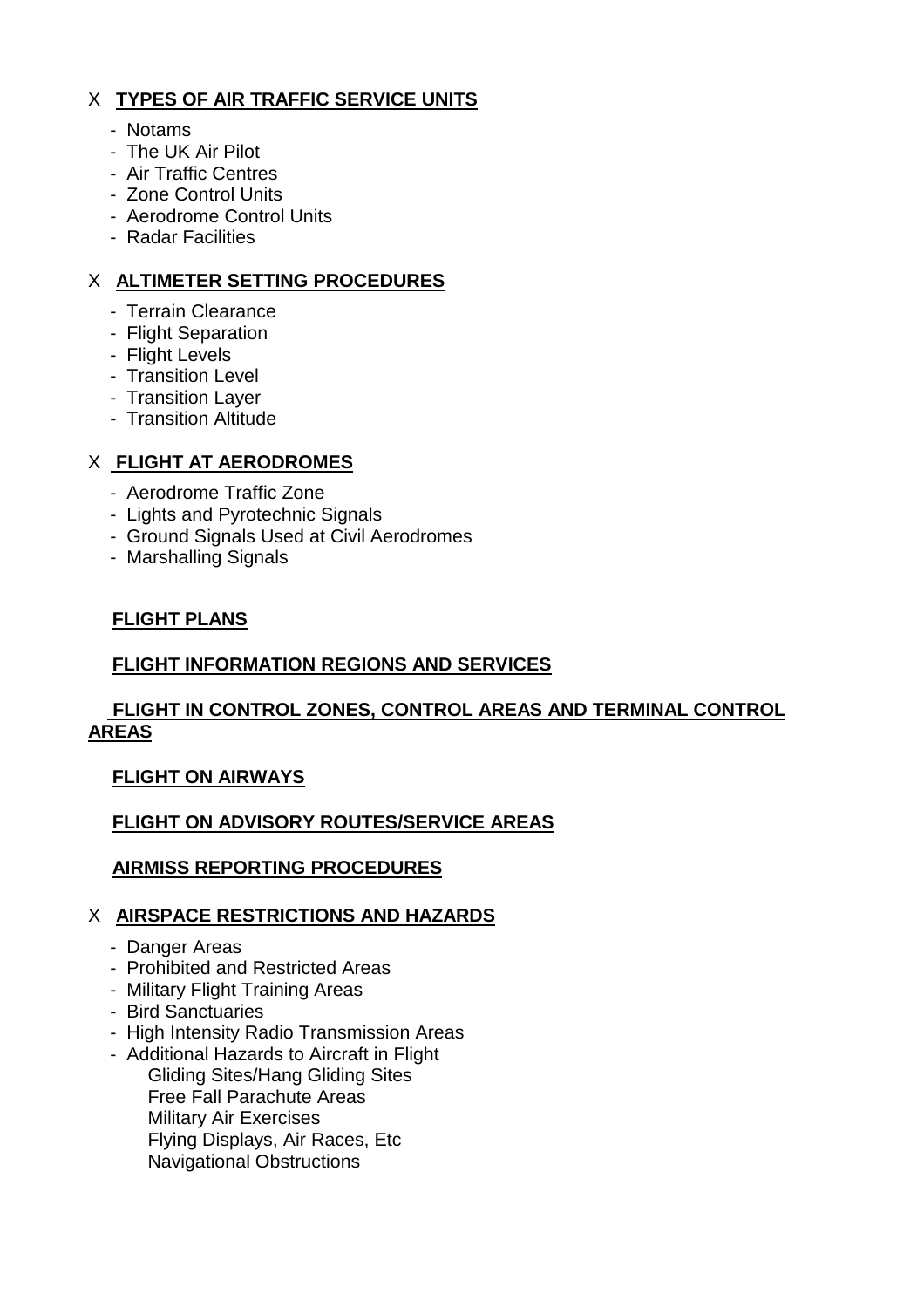### **ROYAL FLIGHTS**

### X **AERODROMES, AGA SECTION OF THE AIR PILOT**

- Civil Aerodromes
- Military Aerodromes
- Aerodrome Ground Lights Identification Beacons Aerodrome Beacons
- Times of Operation

### X **METEOROLOGY**

- Source of Information
- Requests for Route Forecasts

#### **X FACILITATION - CUSTOMS AND PUBLIC HEALTH**

- Arrival, Departure, and Transit of Civil Aircraft on International Flights
- Customs Aerodromes
- Private Flights Docmentary Requirements
- Customs Requirements
- Public Health Requirements

#### X **SEARCH AND RESCUE**

- Responsibility and Organisation
- Aircraft not Equipped with Radio
- Visual Distress and Urgency Signals
- Procedures and Signals Employed by Rescue Aircraft
- Search and Rescue Regions and Facilities

# **WARNING SIGNALS TO AIRCRAFT IN FLIGHT**

#### X **EXTRACTS FROM THE RULES OF THE AIR TRAFFIC CONTROL REGULATIONS**

- Interpretation
- Application of Rules to Aircraft
- Reporting Hazardous Conditions
- Low Flying
- Simulated Instrument Flight
- Practise Instrument Approaches
- Lights or Other Signals to be shown or made by Aircraft Display of Lights by Aircraft Flying Machines in Flight Flying Machines on the Ground Failure of Navigation Lights **Gliders**  Free Balloons Captive Balloons and Kites Airships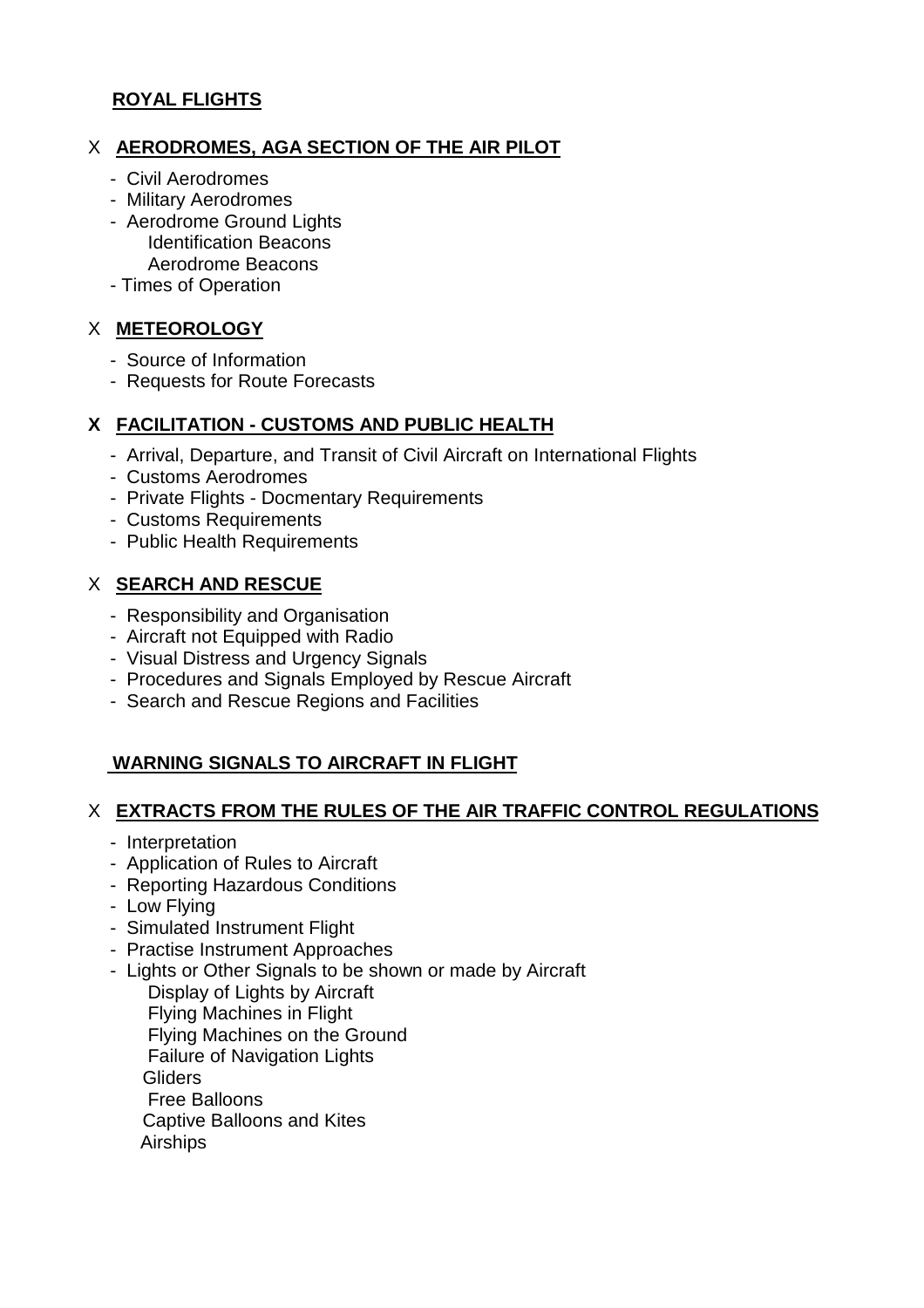## X **GENERAL FLIGHT RULES**

- Weather Reports and Forecasts
- Rules for Avoiding Aerial Collisions
- Aerobatic Manoeuvres
- Right Hand Traffic Rule
- Notification of Arrival
- Flight in Notified Airspace
- Choice of VFR or IFR

#### X **AERODROME TRAFFIC RULES**

- Application
- Visual Signals
- Access to and Movement on the Manoeuvring Area
- Right of Way on the Ground
- Dropping of Tow Ropes
- Aerodromes not having ATC Units
- Special Rules for Certain Aerodromes
- Wake Turbulence Separation

#### X **FLIGHT SAFETY AND ACCIDENT/INCIDENT REPORTING** Extracts from:

 THE CIVIL AVIATION (INVESTIGATION OF AIR ACCIDENTS) REGULATIONS 1989 THE CIVIL NAVIGATION (INVESTIGATION OF AIR ACCIDENTS INVOLVING CIVIL AND MILITARY OR INSTALLATIONS)

REGULATIONS 1986

- Authorities requiring immediate notification by telephone
- Confirmation in writing and use of correct written form only
- BMAA Safety and Accident Investigation Handbook
- Flight Safety Bulletin Issued Quarterly by the General Aviation Safety Committee (GASCO)

**AIR NAVIGATION**

- Accidents to Aircraft on the British Register (Published Annually by the CAA)
- A.I.B. Bulletins
- Pink Aeronautical Information Circulars

# X **FORM OF THE EARTH**

- Meridians of Longitude
- Parallels of Latitude
- Rhumb Lines

### **MAGNETIC VARIATION**

#### **COMPASS DEVIATION**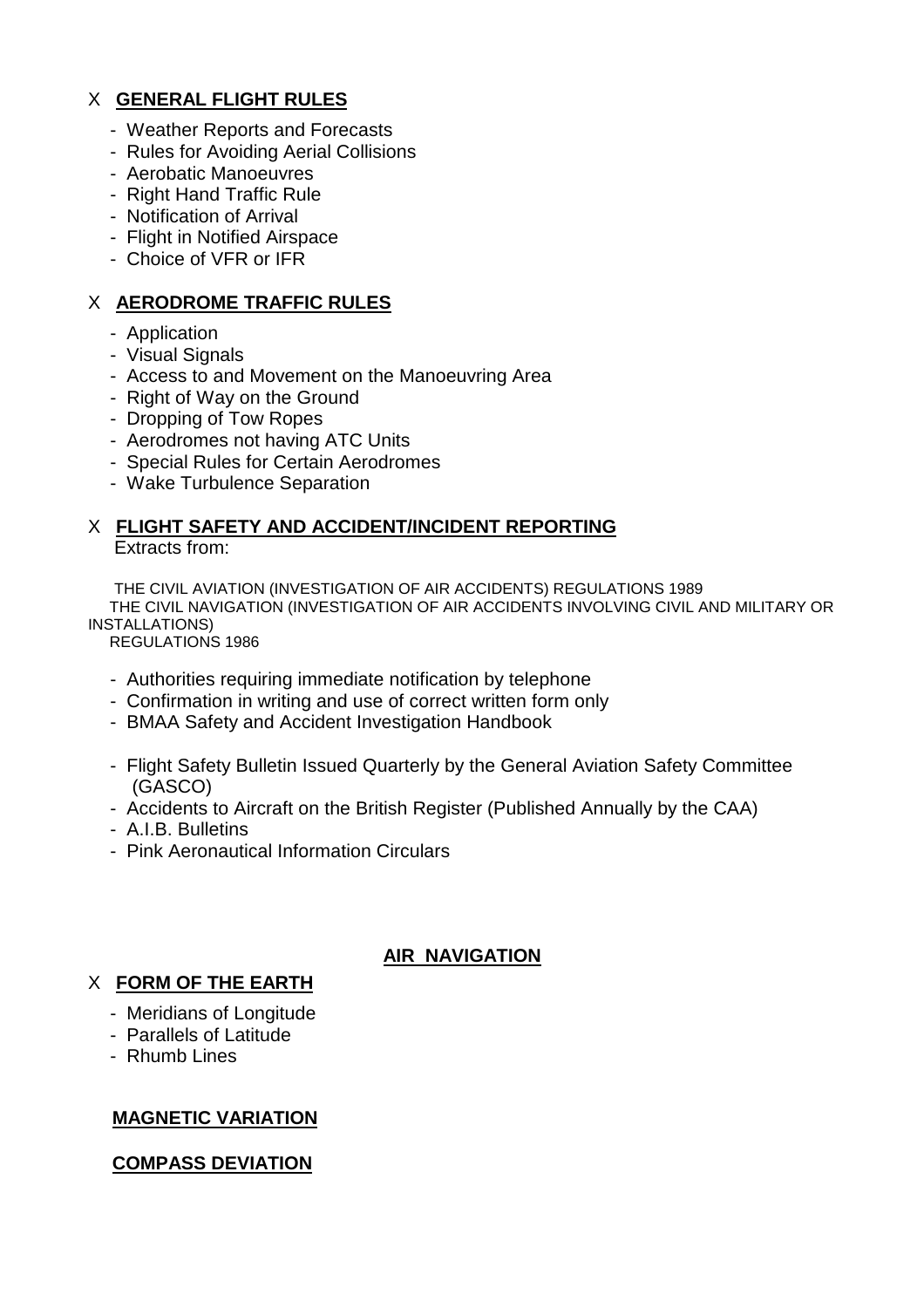# X **PRINCIPLES OF NAVIGATION**

- IAS, Wind, Heading, Groundspeed
- The Triangle of Velocities

# X **MAPS AND CHARTS**

- Practical Use of 1:500,000 and 1:250,000 Series
- Importance of using Current Charts
- Chart Scale
- Measurement of Distance and Heights Units of Distance Units of Height
- Measurement of Angles, Tracks and Bearings Relationship to True, Magnetic and Compass North

# X **MAP REFERENCE INFORMATION**

- Latitude and Longitude
- Isogonals
- Topography Relief Hydrographic Features
	- Cultural Features
- Aeronautical Symbols
- Aeronautical Information
- Conversion of Units (Distance and Height)

# X **MAP READING**

- Map Analysis
- Permanent Features
	- Relief
	- Line Features
	- Spot Features
	- Unique or Special Features
- Features Subject to Change **Water** 
	- **Other**
- Effects of Seasons

### X **PREPARATION**

- Checkpoint Features and Selection
- Folding the Map for use

### X **METHODS OF MAP READING**

- Map Orientation
- Anticipation of Checkpoints With Continuous Visual Contact With Restricted Visual Contact
- When Uncertain of Position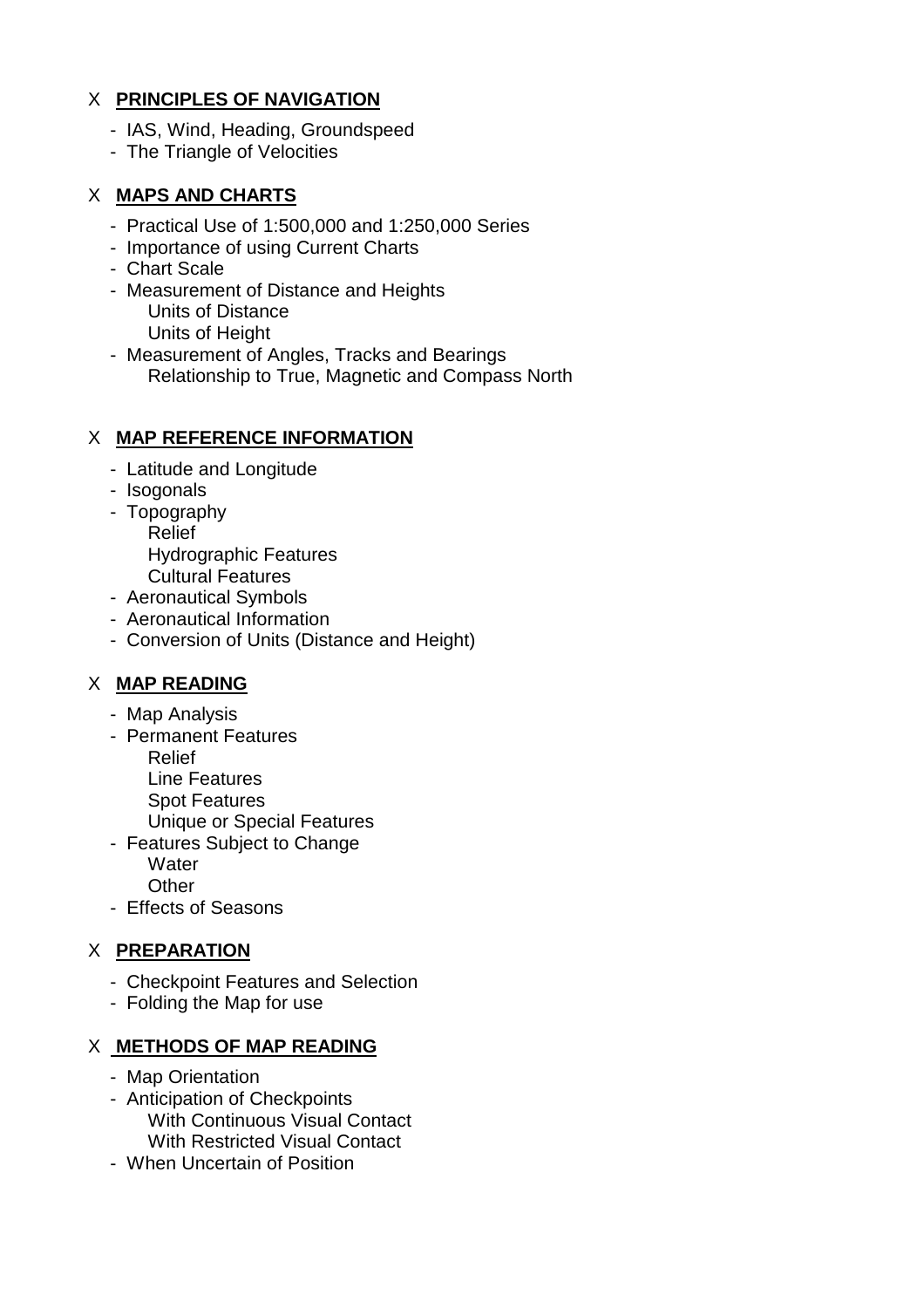# X **FLIGHT PLANNING**

- Selection of Charts
- Plotting the Route
- Selection of Altitude/s and Safety Altitude
- Use of the Chart of UK Airspace Restrictions Danger Areas Prohibited/Restricted Areas Military Flight Training Areas Bird Sanctuaries High Intensity Radio Transmission Areas
- Additional Hazards to Aircraft in Flight
- Notams and Aeronautical Infomation Bulletins
- Civil Aeronautical information circulars
- Local Time and Greenwich Mean time

### X **WEATHER FORECASTS AND REPORTS**

 - Minimum Weather Conditions Acceptable to Safety General Aviation Visual Flight Forecast Service Aerodrome Forecasts and Reports Local Telephone General Weather Forecast Local Radio/TV General Weather Forecast

#### X **PRACTICAL NAVIGATION**

- Compilation of the Flight Log
- Measurement of Tracks
- Determining Safety Altitude
- Calculating Heading, True and Magnetic, Groundspeed, Distance, Time, Fuel
- Consumption, Fuel
	- **Required**
	- Departure Procedures Booking Out Estimated Time of Arrival
		- Setting heading Procedures
		- Altimeter Setting Procedures
	- Maintenance of Altitude and Heading
	- Establishing Position
	- Revisions to Heading The "1:60" and "Closing Angle" Methods of Heading Correction The use of Drift Lines En Route Checks
	- Uncertainty of Position Procedure
	- Lost Procedures
	- Arrival Procedures
	- Altimeter Setting Procedures Booking in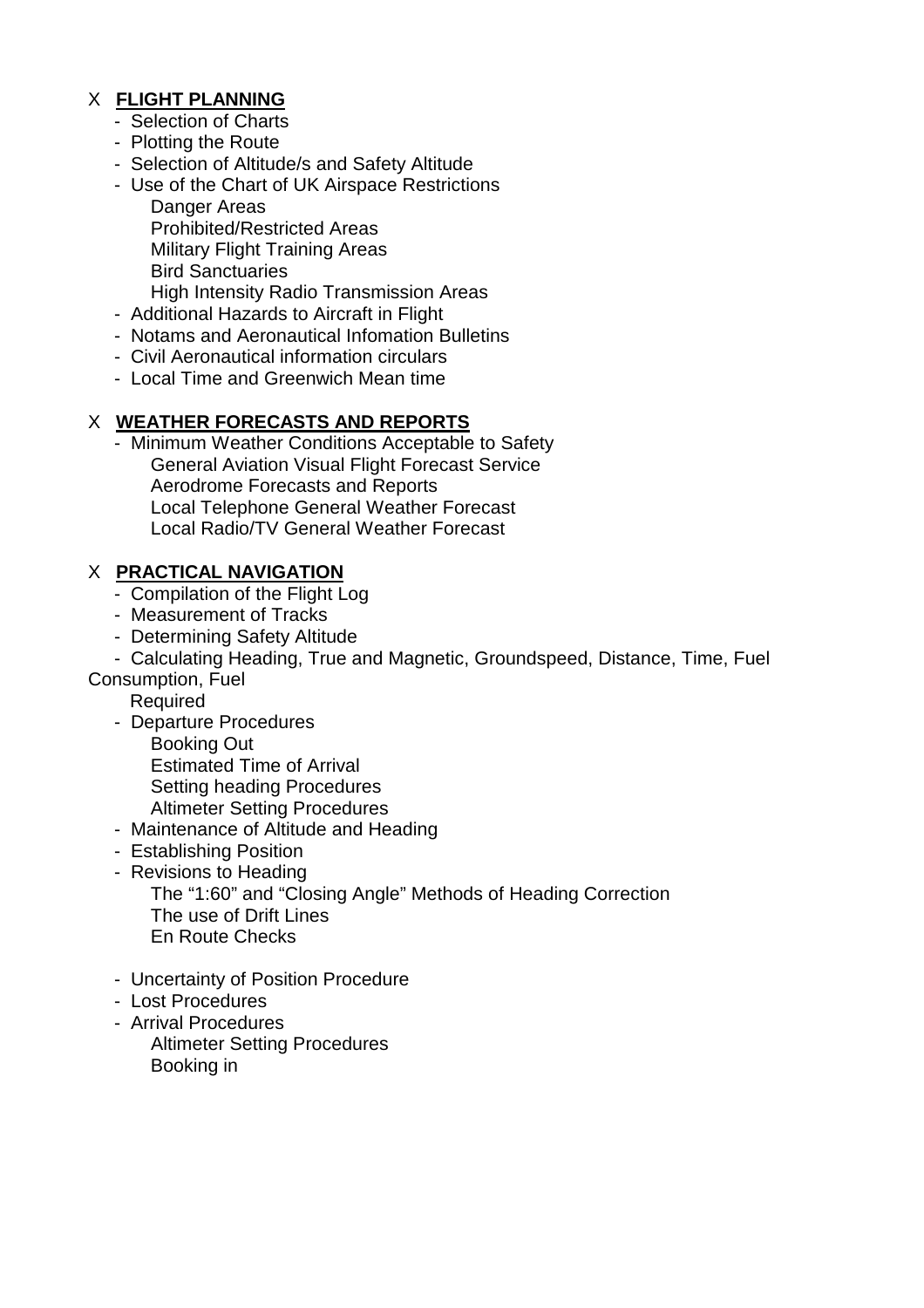# **AVIATION METEOROLOGY**

# X **THE ATMOSPHERE**

- Composition and Structure
- The Troposphere
- Air density

# X **PRESSURE**

- Air has weight
- Effect of altitude
- Effect on density
- Measurement
	- Barometer
	- Aneroid
	- Mercurial
- Mean Seal Level (MSL)-Conversion for height
- Isobars
- Pressure systems Depression Trough Col Anticyclone Ridge

# X **THE ALTIMETER**

- Principle
- Pressure settings (QNH, QFE, Regional QNH, Standard)

# X **WIND**

- Horizontal motion of the atmosphere
- Effect of Earth's rotation
- Relation of wind to isobars
	- Surface friction
	- Geostrophic
- Local winds
	- Sea breeze effect
	- Thermal winds
	- Katabatic/Anabatic
- Effect of terrain
	- Surface geography
	- Surface objects
	- Rotor
	- Standing waves
- Wind gradient
- Wind shear

# X **TEMPERATURE**

- Source of Earth's heat
- Effect on density
- Adiabatic cooling/heating
- Lapse rates
	- Environmental
	- Adiabatic dry and wet (saturated)
- Effect of height on saturated adiabatic lapse rate

# X **HUMIDITY**

- Water vapour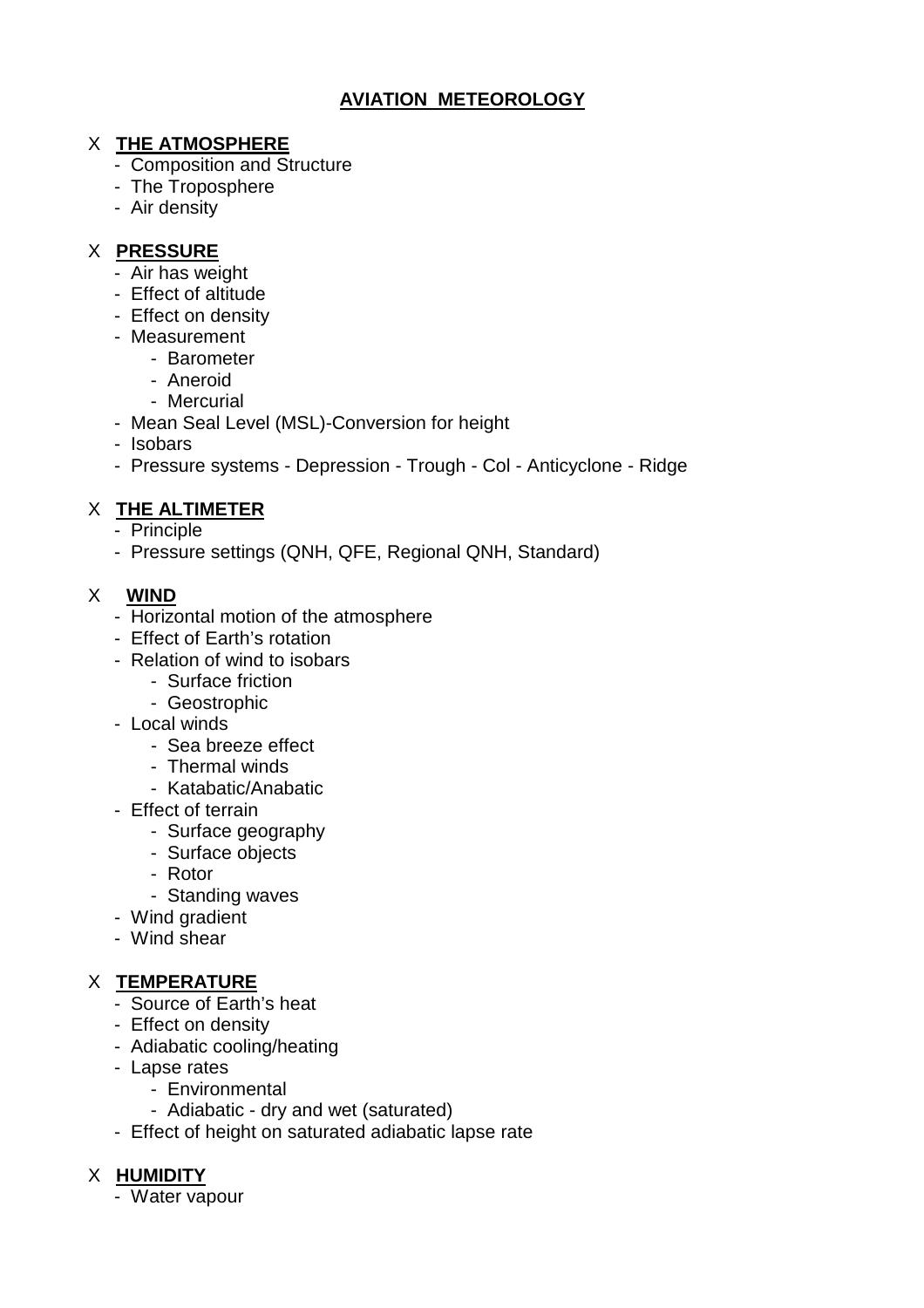- Moisture content
- Relative Humidity
- Effect of temperature
- Dew point temperature
- Effect on density

## X **AIR MASSES**

- Source and types
- Transformation
- Fronts
	- Warm
	- Cold
	- Occlusion

# X **CLOUDS**

- Classification of Clouds
	- High/Medium/Low
- Types of Clouds
	- Stratiform
	- Cumiliform
- Names of Clouds

# X **FORMATION OF CLOUD**

- Air cooling to Dew Point
- Mixing vertical motion of atmosphere
- Convection stability and instability
- Orographic
- Frontal

# X **PRECIPITATION**

- Rain/drizzle/hail/sleet/snow

### X **DEPRESSIONS**

- Origin
- Development
- Frontal depression

### X **VISIBILITY**

- Measurement
- Haze
- Mist
- Fog Radiation/Advection

### X **ICE ACCRETION ON AIRCRAFT**

- Conditions required for ice formation
- Types of airframe icing
- Hoar frost
- Rime ice
- Clear ice
- Effects of icing on aircraft performance
- Carburettor icing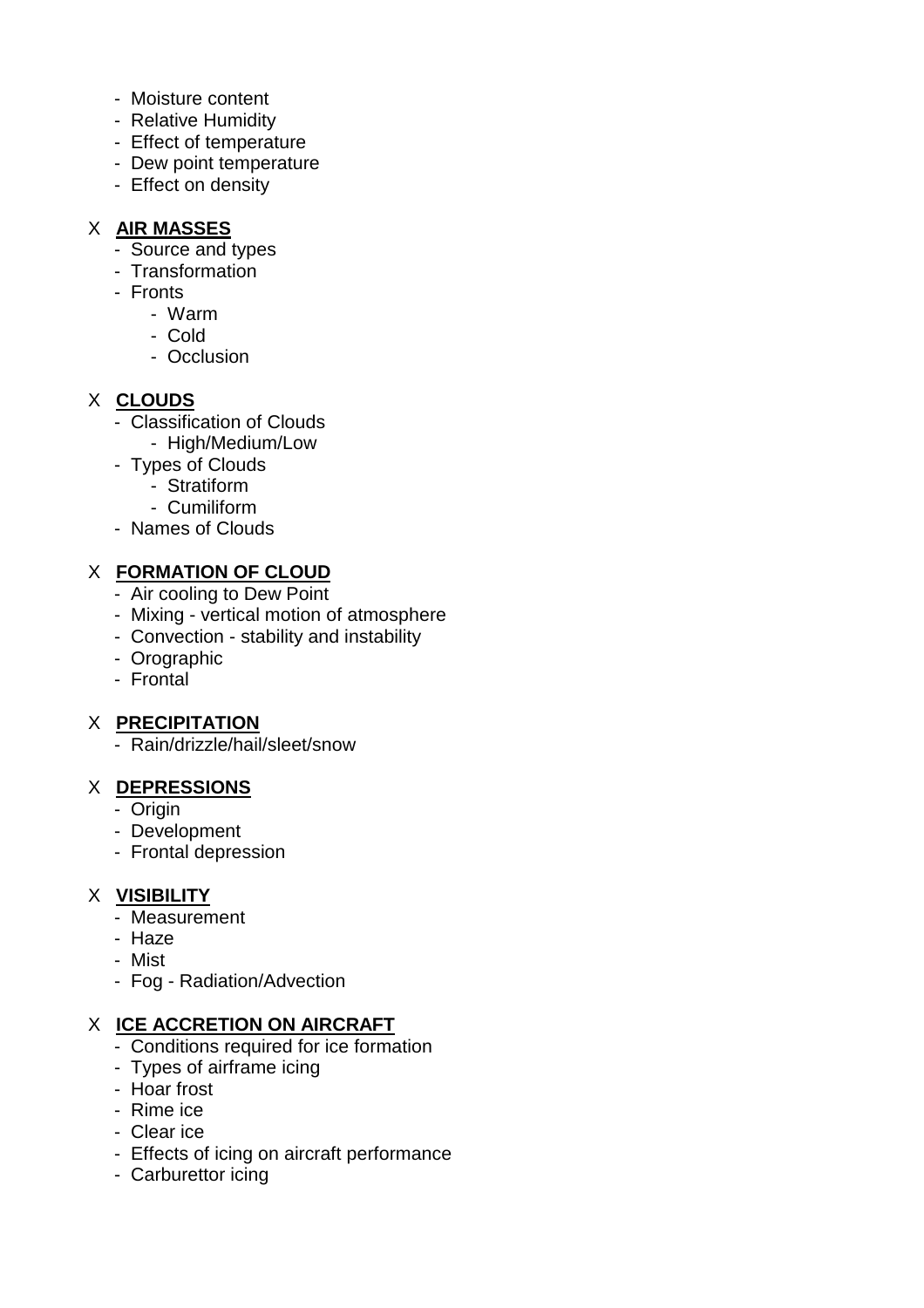# X **EFFECTS OF WEATHER ON FLIGHT**

- Effect on an altimeter en route in proximity to a depression
- Effect of turbulence low level under cumulus
- Hazards of flight through depressions and fronts
- Hazards of flight in reduced visibility haze precipitation
- Effect on visibility related to the sun's position ahead or behind
- Flight in proximity of large Cu and Cb Cloud line squalls
- Effect on surface wind direction of large Cu and Cb cloud
- Potential hazard of a snow/ice coating on a parked aeroplane
- Potential hazard of a clear evening sky in autumn/winter fog, frost

# **AIRFRAMES AND ENGINES**

# X **AIRCRAFT STRUCTURE**

- Airframe
- Wing
- The Controls
- The Trimming System
- Tuning
- Aircraft Tyres
	- Wear, Bulges, Cuts, Scores
- Aircraft Seats
- Baggage Stowage Position Maximum Weights allowed

# X **ENGINE**

- Principles of two stroke cycle
- Principles of four stroke cycle

### X **ENGINE IGNITION SYSTEM**

- Principles
- The Ignition Switch/es
- Use of Correct Plugs
- Spark Gap
- Replacement Intervals
- Plug Security

# X **CARBURATION**

- Principles
- Setting for the Correct Mixture
- Recognising the Wrong Mixture

### X **EXHAUST SYSTEMS**

- Difference between Two-stroke and Four-stroke systems
- Checks for security, cracks, and internal integrity

# X **DECOKING**

- Intervals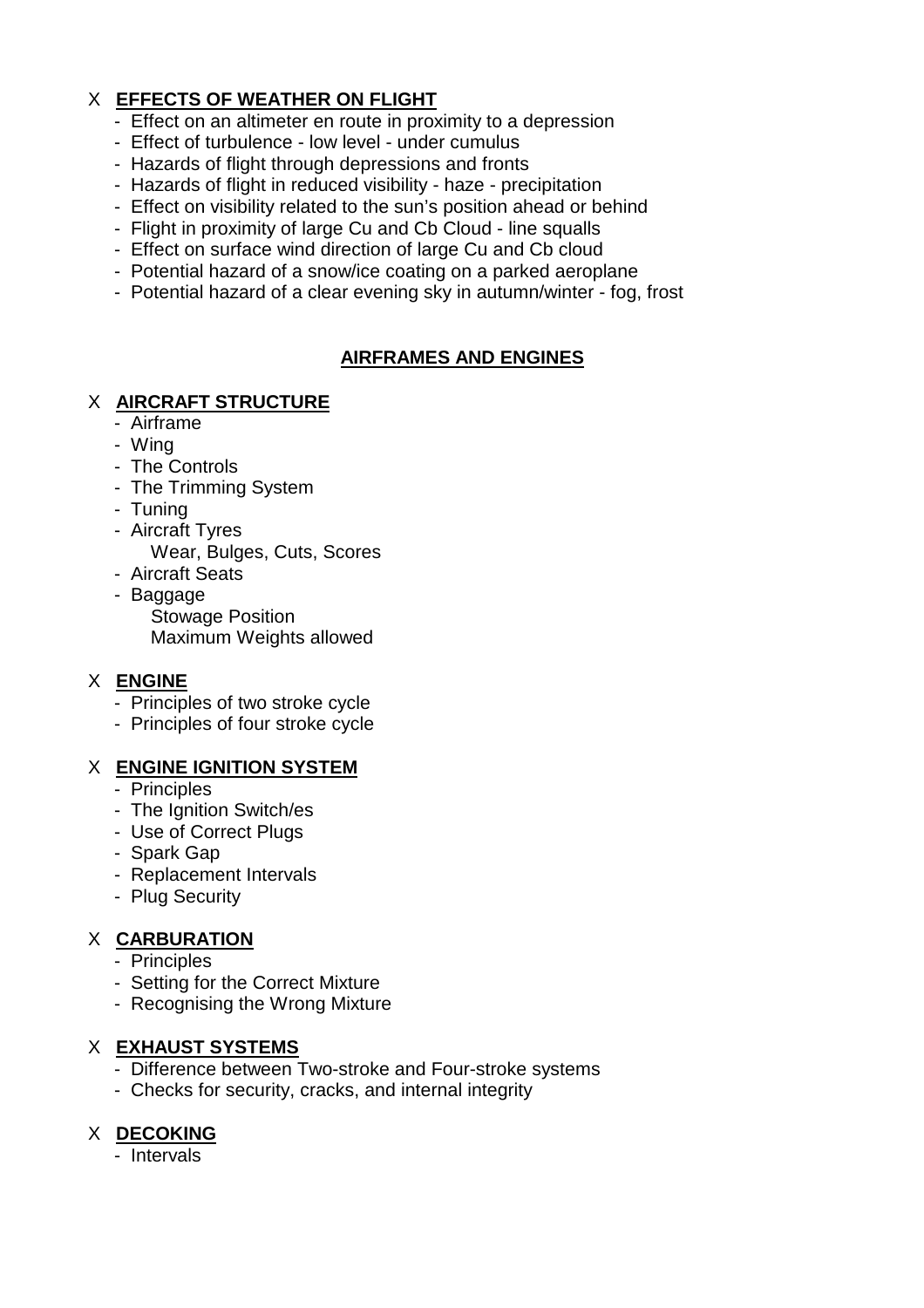#### X **OIL SYSTEM**

- Correct mixing of Two-stroke Oil/Petrol
- Four stroke oil system

# X **FUEL SYSTEM**

- Fuel Pump
- Fuel Filters
- Fuel Grade
- Water in Fuel

# X **ELECTRICAL SYSTEM**

- Generators
- Batteries

# X **PROPELLER**

- Defects
- Balancing

# X **REDUCTION DRIVE**

- Belt Tension
- Alignment
- Defects
- Maintenance procedures

# **AIRCRAFT INSTRUMENTS**

### X **AIRSPEED INDICATOR**

- Position Errors

# **ALTIMETER**

### X **MAGNETIC COMPASS**

- Precautions when carrying Ferrous Objects
- Turning, acceleration, Deceleration errors

### X **ENGINE INSTRUMENTS**

- Temperature Gauges CHT EGT Water
- RPM Counter

# **FIRE, FIRST AID, AND SAFETY EQUIPMENT**

### X **FIRE, DANGERS AND PRECAUTIONS**

- Fire Extinguishers
- Fire in Flight
- Fire on the Ground
- Fuel Storage, Fuel Mixing, Refuelling
- Smoking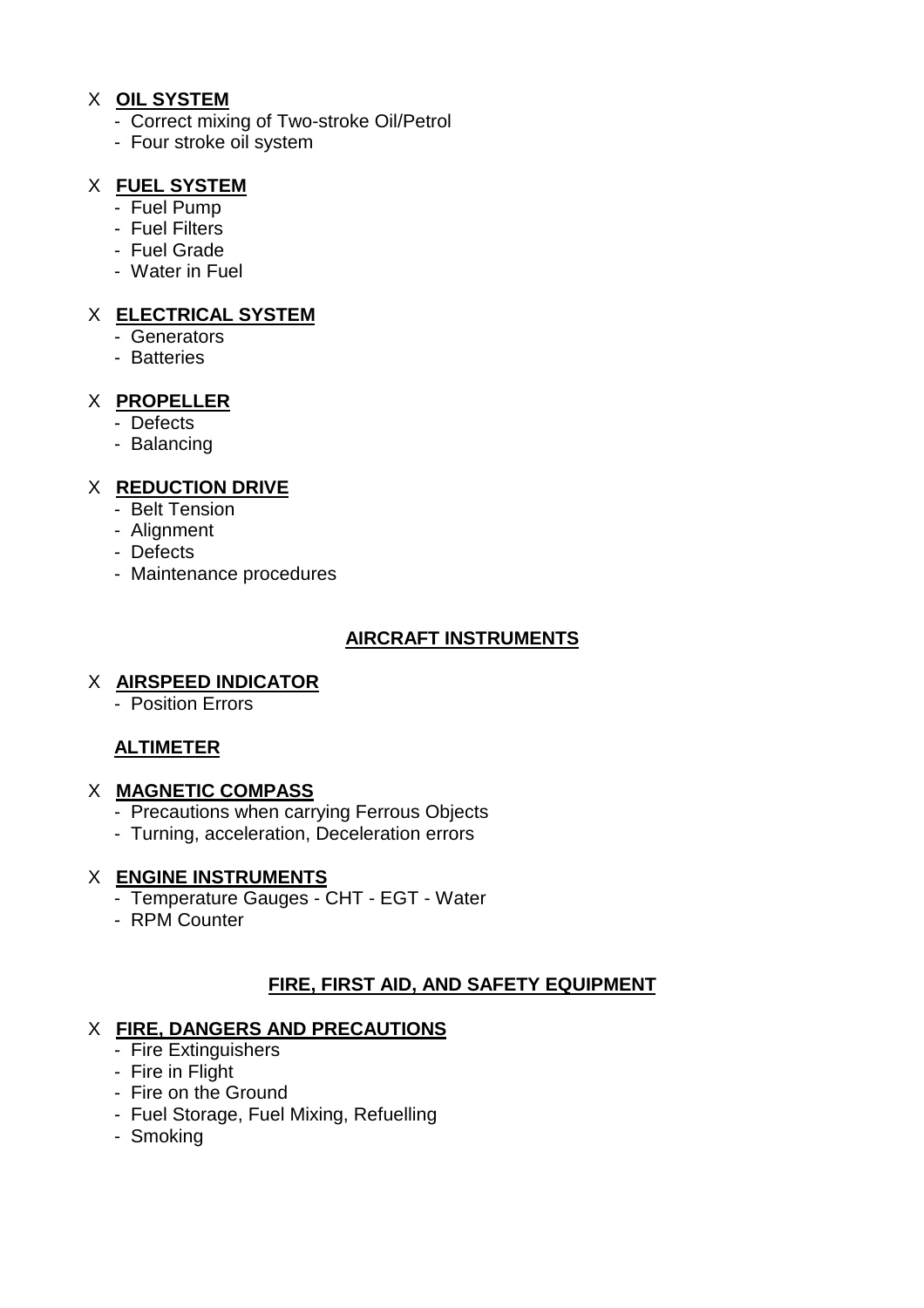# X **FIRST AID**

- Procedures following an accident
- Fractured or Broken Limbs
- Severe Bleeding
- Head Injuries
- Severe Shock
- Burns
- First Aid Kits Stowage

# **HUMAN PERFORMANCE LIMITATIONS**

#### X **INTRODUCTION**

Reasons for Knowledge of HPL

# X **OXYGEN**

- Relation to the atmosphere
	- to height
	- effect

# X **HYPOXIA**

- Location
- Timing
- Effects and acceleration of same

# X **HYPERVENTILATION**

- Causes and effects
- Avoidance

### X **BAROTRAUMA**

- Causes and effects
- Avoidance

### X **COMMON AILMENTS**

- Effects
- Medication

# X **DECOMPRESSION**

- Underwater effects
- Relationship to flying

### X **AIR SICKNESS**

- Causes
- Medication
- Environment

### X **HEARING**

- Noise limits
- Effects
- Precautions